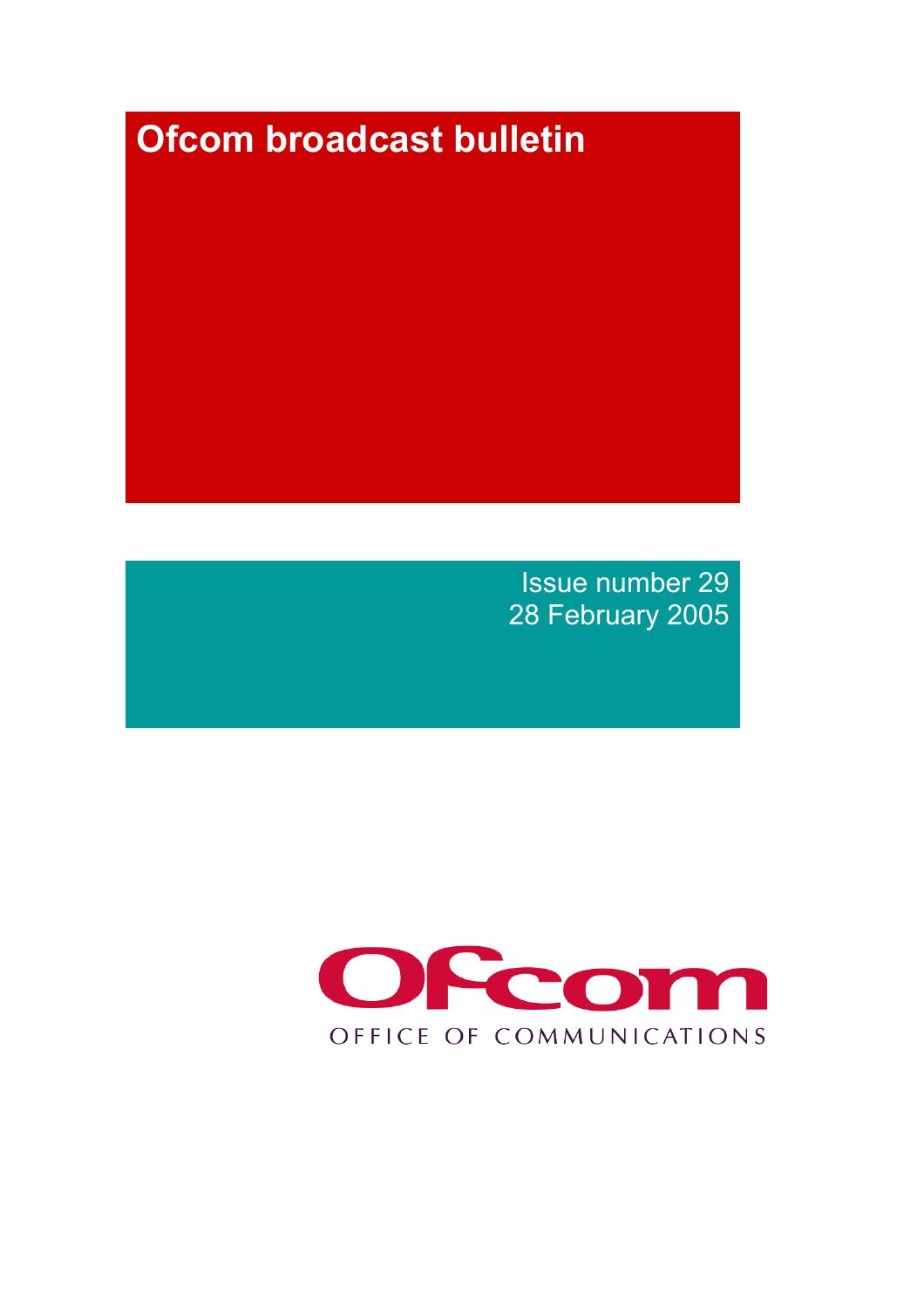# **Contents**

| Introduction                                 | $\overline{2}$ |
|----------------------------------------------|----------------|
| <b>Standards cases</b>                       |                |
| Sanction                                     | 3              |
| In Breach                                    | 4              |
| Resolved                                     | 11             |
| Not in Breach                                | 14             |
| <b>Fairness and privacy complaints</b>       |                |
| Not Upheld                                   | 15             |
| <b>Advertising complaints (RASA)</b>         |                |
| In Breach                                    | 16             |
| Other programmes not in breach/outside remit | 17             |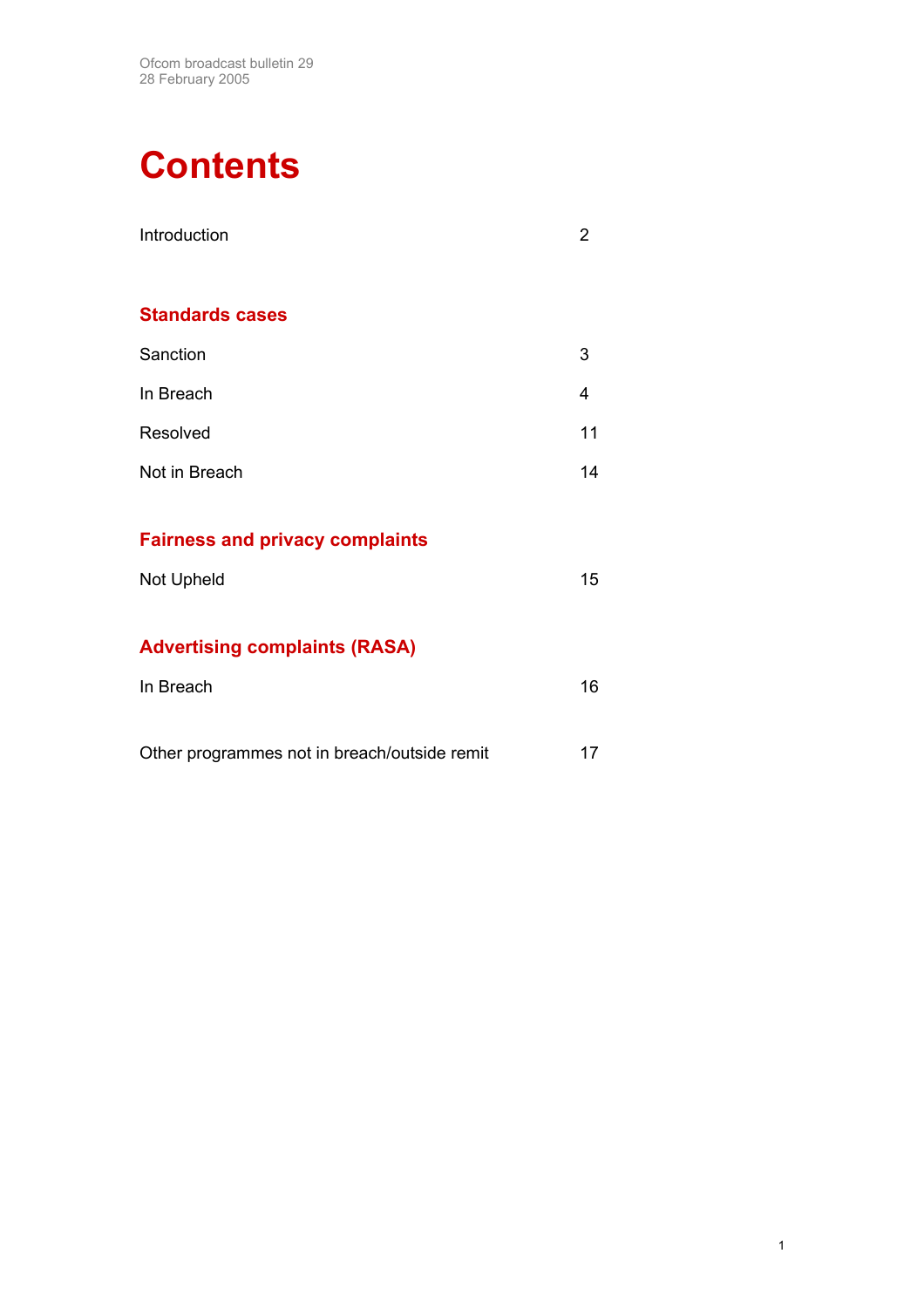# **Introduction**

The Communications Act allows for the Codes of the legacy regulators to remain in force until such time as Ofcom has developed its own Codes. Ofcom has consulted on its new draft Code.

The new Code will be published this year.

The Codes and rules currently in force for broadcast content are:

- Advertising and Sponsorship Code (Radio Authority)
- News & Current Affairs Code and Programme Code (Radio Authority)
- Code on Standards (Broadcasting Standards Commission)
- Code on Fairness and Privacy (Broadcasting Standards Commission)
- Programme Code (Independent Television Commission)
- Programme Sponsorship Code (Independent Television Commission)
- Rules on the Amount and Scheduling of Advertising

From time to time adjudications relating to advertising content may appear in the bulletin in relation to the application of formal sanctions by Ofcom.

*Copies of the full adjudications for Upheld and Not Upheld Fairness and Privacy cases can be found on the Ofcom website: www.ofcom.org.uk*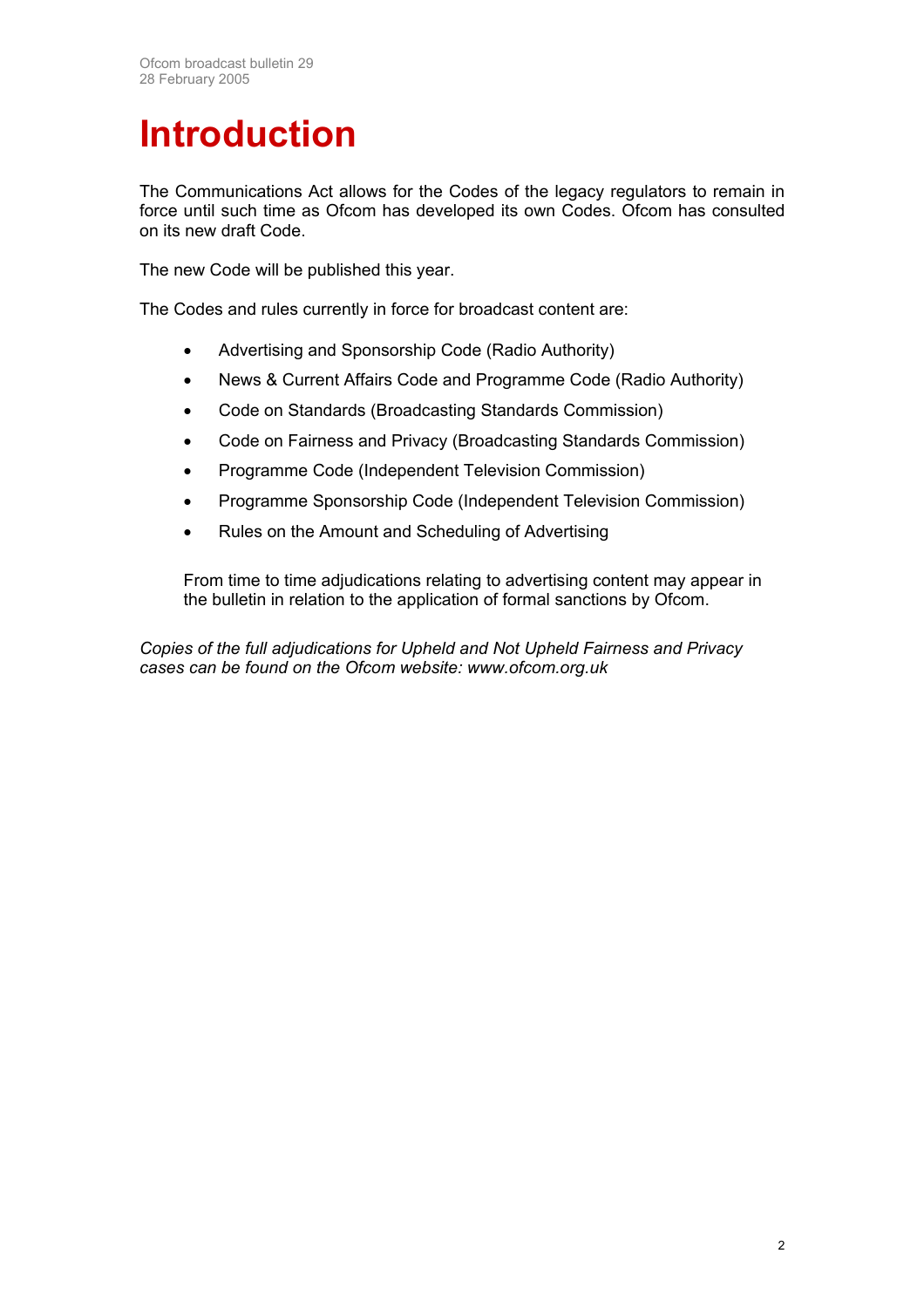## **Standards cases**

### **Sanction**

### **PLAYBOY TV UK**

21:00 on 30 April, 00:08 on 1 May and 20:21 on 2 May 2004

On 10 February 2005 Ofcom published its decision to impose a financial sanction on Playboy TV UK for transmitting R18 standard material and taking into account breaches for the broadcast of explicit promotional material pre watershed. In view of the seriousness of the infringement and taking into account all the circumstances, Ofcom's Content Sanctions Committee concluded that an appropriate fine was £25,000 payable to Ofcom for forwarding to the Treasury.

The full text of this decision can be found at www.ofcom.org.uk/bulletins/ocsc\_adjud/adj-playboytv.pdf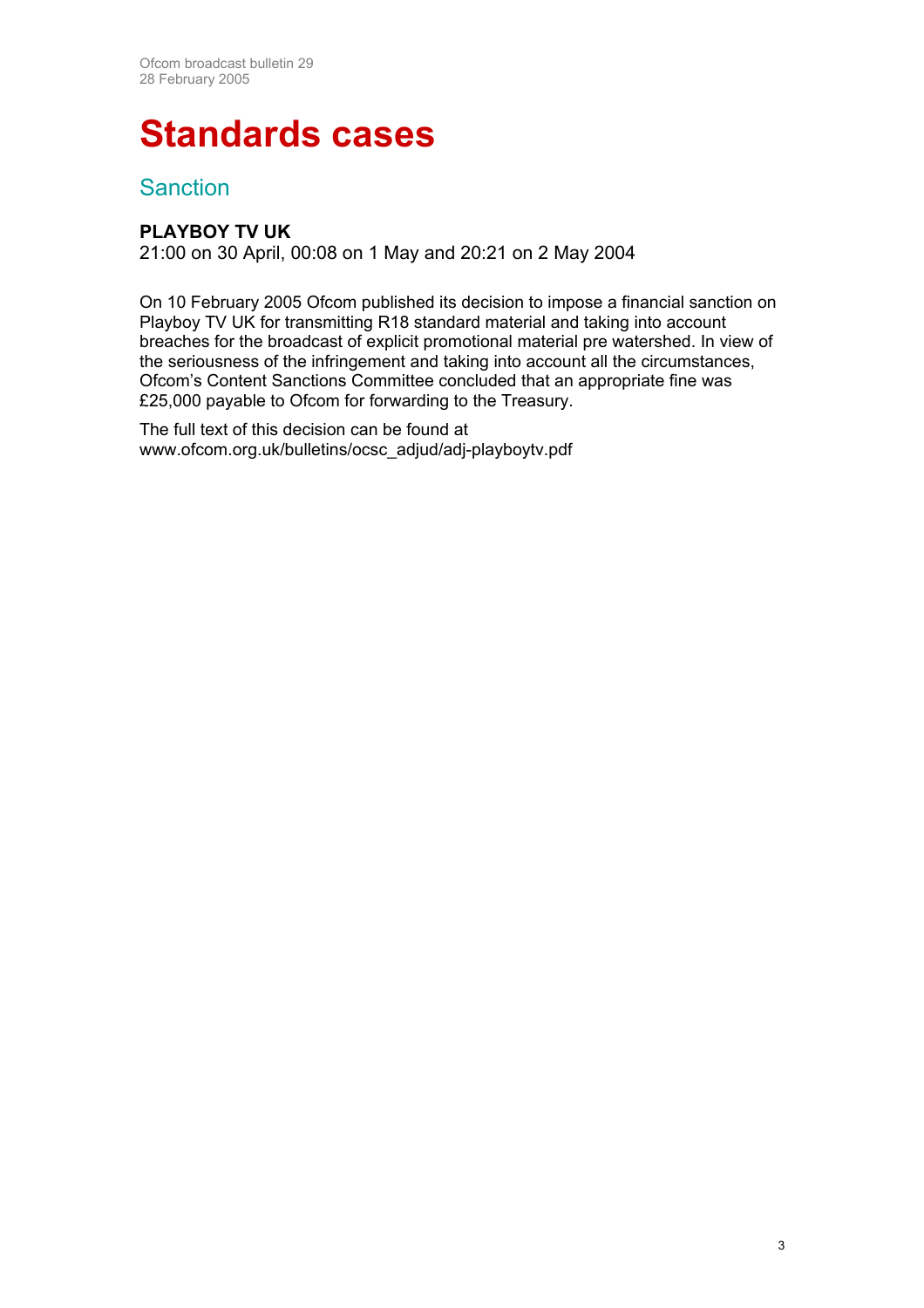## In Breach

#### **Deadwood trail**

*Sky One, various dates, post 21:55* 

#### **Introduction**

Three viewers complained about the use of the word "fucking" in a trail for this new US series. Although scheduled after the 9pm watershed, viewers said they did not expect to hear seriously offensive language during trails. Two viewers were watching programmes such as *Star Trek* and *Law & Order*, which do not contain this kind of language, and they felt it was inappropriate for trails to use this language around such programmes.

#### **Response**

Sky believed that the trail was an accurate reflection of the series, in which bad language was not only prominent but integral to its historical accuracy. The series was based on a real American frontier town in the late 19<sup>th</sup> century. It showed a rough and violent place, using the actual language spoken by the inhabitants which was a great deal more robust than most Westerns depicted.

Two versions of this particular trail were produced, one without the offensive language and the other finishing with the phrase "Run for your fucking life". The broadcaster had taken special care in scheduling the second version, taking into account

- the time of day, with particular reference to the 9pm watershed;
- the need to avoid broadcasting material that might be unsuitable for a younger audience immediately after the watershed;
- the nature of the programming being broadcast at the time.

On all the occasions complained about, Sky believed it had fully considered the suitability of these broadcasts. The earliest trail at 21.55 had been shown immediately after an adult-themed programme (*Miami Slice,* which looked at the professional and private lives of cosmetic surgeons); the second at 22.50 was shown during an episode of *Law & Order,* which could contain strong adult themes; the third was shown after midnight during *Star Trek,* but the trail was shown on only very few occasions during this series and always between the hours of midnight and 02.00. All these trails were shown well after the 9pm watershed, when the audience would be substantially older than the audience for similar programming broadcast earlier in the day. Sky believed that the relatively small number of complaints demonstrated that it had taken sufficient care and the trails were scheduled appropriately.

#### **Decision**

We acknowledge that Sky had taken care to schedule these trails away from times when younger viewers would be watching. As the evening progresses, viewers generally accept that programming may become more adult in tone and, on the whole, are not surprised or offended if trails contain similar themes.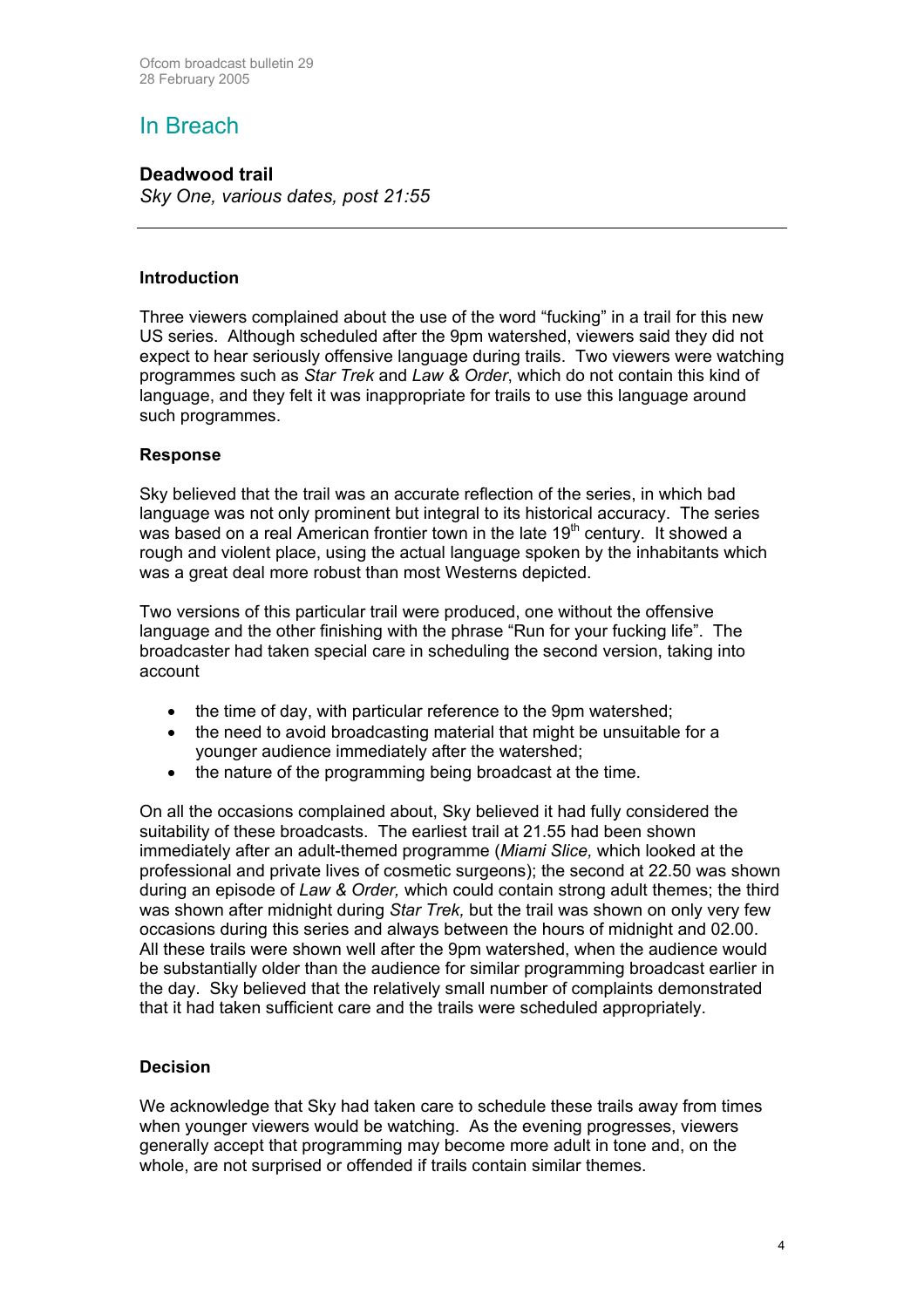We know from audience research that viewers are far less tolerant of offensive language in advertisements than in programmes as their scheduling cannot be predicted. As with advertisements, trails come upon viewers unexpectedly and there is little opportunity to immediately understand the context in which any swearing is used. For these reasons, the Programme Code advises broadcasters to take special care when scheduling trails. Many viewers find the use of the word "fucking" seriously offensive and, without the usual cues of context or programme storyline, are more likely to be offended.

Although Sky One caters for adult viewers in its late evening schedule, it does show a wide range of programmes that appeal to a variety of viewers. Some of these viewers may not necessarily wish to watch programmes which contain seriously offensive language and, when watching material not containing this language, may understandably be offended when confronted with it in a trail. These trails were also shown before the *Deadwood* series began on 21 September and, at this stage, viewers would have been less likely to have an understanding of the background to the drama and be prepared for the inclusion of swearing.

We consider that these trails, containing seriously offensive language, were not appropriately scheduled, particularly given most viewers' unfamiliarity with the series and that they were shown during programmes appealing to a wide variety of viewers.

**The trails were in breach of Section 1.4(iii) (Trailers and Programme Promotions) and Section 1.5 (Bad Language) of the Programme Code**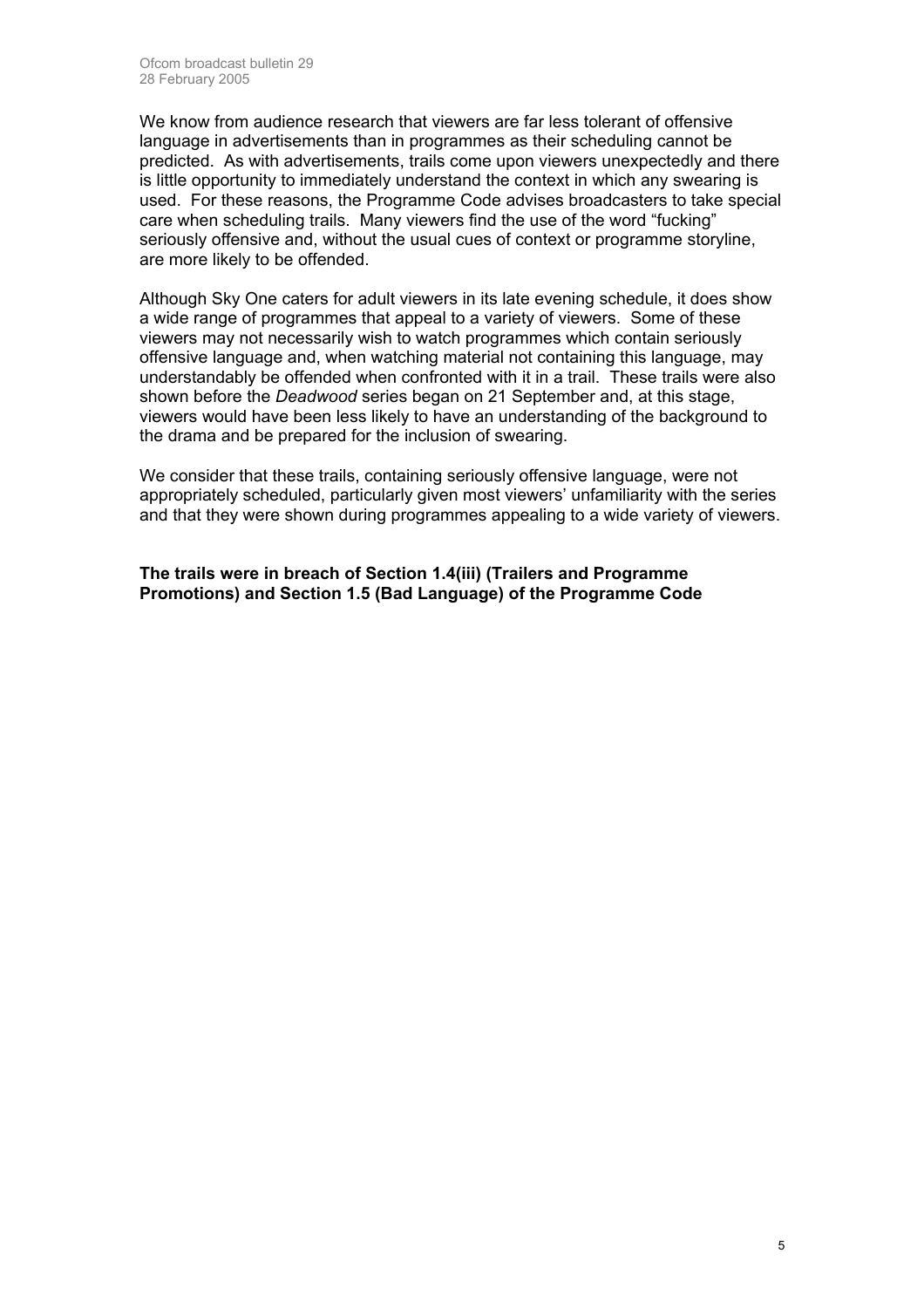**Khia 'My Neck, My Back'**  Hit40UK, Channel 4, 23 October, 09:55 Kiss TV, 23 October Chart Show TV, 5 October, 17:05

#### **Introduction**

Seven viewers complained that the video which accompanied the track *My Neck, My Back* was sexually suggestive and inappropriate for the time of broadcast. The video featured three women in bikinis washing a truck while being hosed down by firemen. The complainants also considered that the track's lyrics were unsuitable.

#### **Response**

Channel 4 said that the song had two versions. One was more explicit than the other, which was an edited 'clean' version made available by the record company specifically for playing pre watershed. The edited version, while suggestive, contained no lyrics unsuitable for daytime play.

Channel 4 understood that there was only one 'clean' video version for broadcast. In a tradition common to many music videos, and particularly to R&B, the girls in the video were scantily clad and dancing suggestively, but at no point was there any nudity or overtly sexual behaviour. Channel 4 said that the presenter of *Hit40UK* explained that the artist claimed the aim of the song was to sexually empower women and within this context the video could be seen as a parody of the way that scantily clad women draped over cars had been used as an image to sell products to men. Channel 4 believed that, while the video and the lyrics (in their clean version) certainly had suggestive elements to them, at no stage did they become overtly salacious or unsuitable for the time of day. The only men featured in the video were a group of fully dressed firemen hosing the girls and the car – an image which played on the idea of sexual fantasy without ever straying into material unsuitable for the time of transmission.

Emap said that it also used only the 'clean' version of the song. It considered that this was somewhat tamer than many other hip hop records broadcast across music television channels.

Chart Show Channels Limited replied that the video contained no nudity, intercourse or sex scenes. It considered the video suitable to show on a music channel. However, since the video did cause a viewer some concern, as a precautionary measure, it was removed from the daytime play-list and re-scheduled only to be shown after 22:00.

#### **Decision**

We accept that there was nothing in the lyrics of the 'clean' version of the song that made it unsuitable for daytime play. We also accept that many modern music videos, particularly for certain music genres, portray women in a way that many viewers may not approve of. Our aim when regulating programmes is to maintain a reasonable balance between viewer protection and the right to freedom of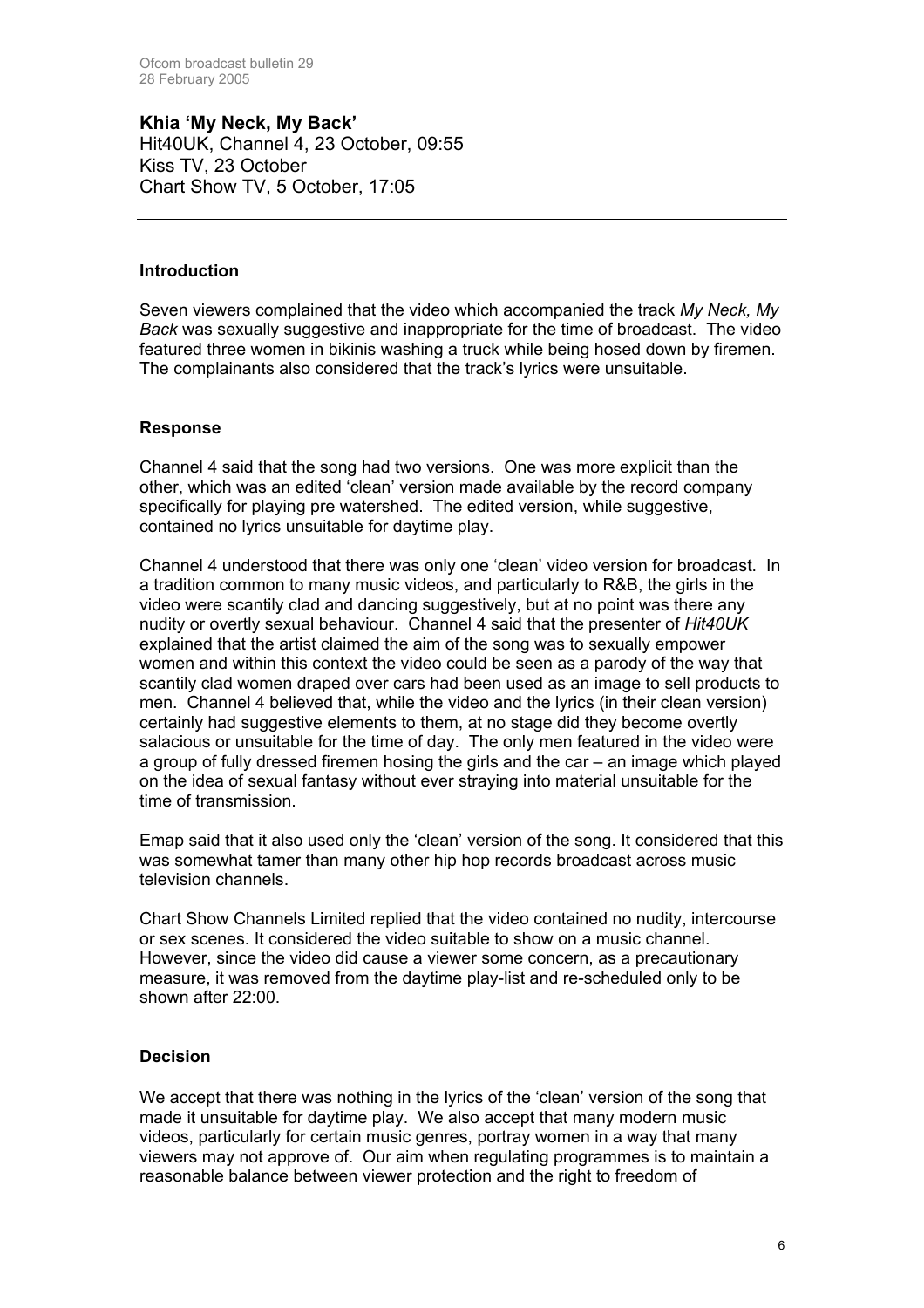expression. In this instance, we believe that the combination of the song's lyrics and the visuals resulted in a video that was overtly sexual in nature and was therefore unsuitable for showing at a time when young children were likely to be watching.

We welcome Chart Show TV's decision to re-schedule the video for transmission only after 22:00 and consider that this action resolved the complaint.

#### **Kiss TV and Hit40UK - the video was in breach of Section 1.2 (Family Viewing) Chart Show TV - resolved**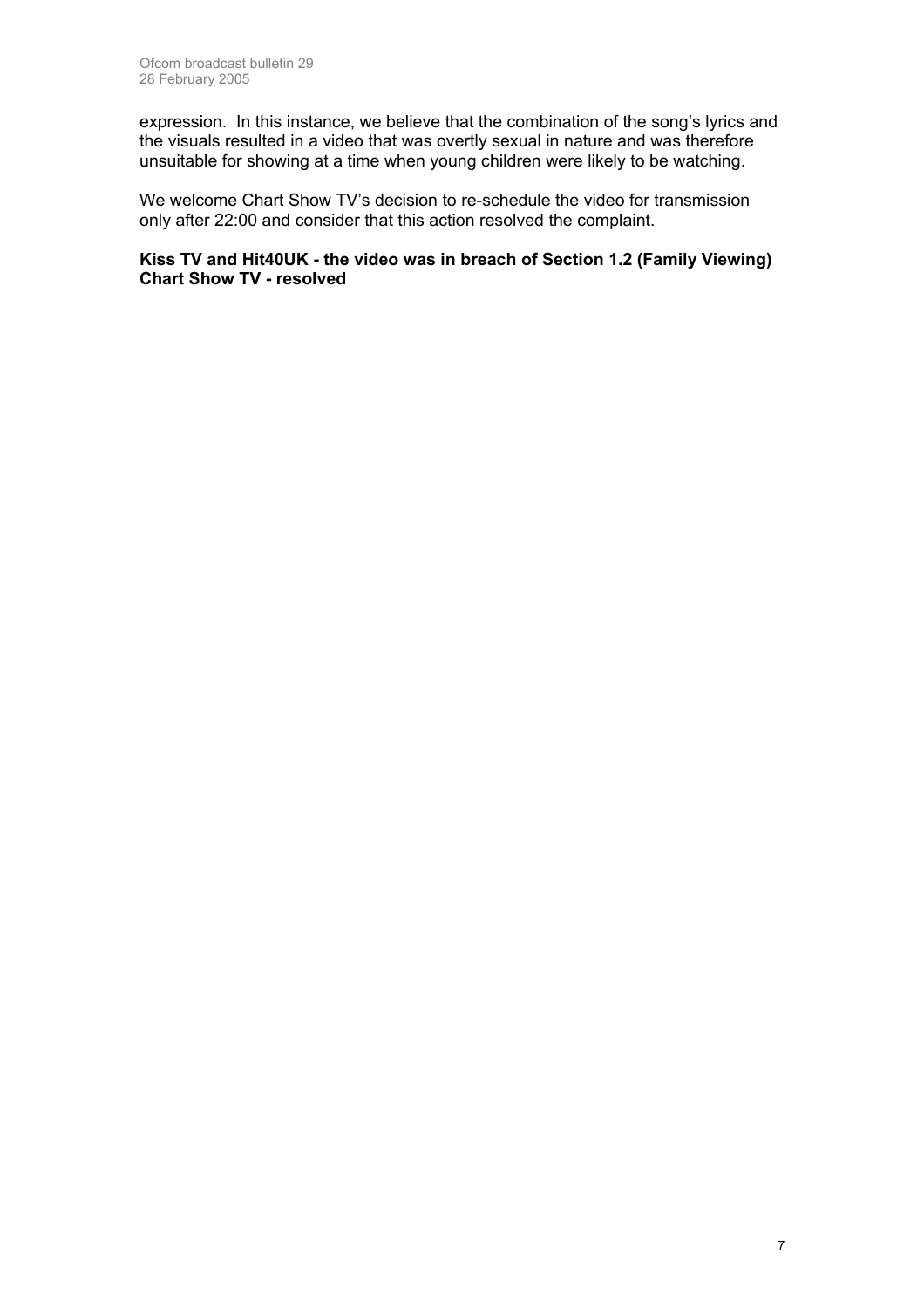#### **Eddy Temple Morris: The Remix** Xfm (Greater London), 31 October, 18.10

#### **Introduction**

A listener complained about the broadcast of Cassetteboy's *George Bush is an Islamic Fundamentalist*, which included the word, "fuck". The complainant was also concerned by the presenter's comments concerning George Bush and WWIII. She considered that the presenter "showed an undue bias towards a current sensitive political situation".

During the broadcast of anti-war songs, the presenter said: "...I've no doubt that anybody listening to this in the UK would probably want to kill George Bush and anybody listening to this in America I'm sure is going to vote Democrat on Tuesday" and, "My opinions are not the opinions of Xfm or Capital Radio – just trying to stop WWIII – OK?".

#### **Response**

Xfm said the presenter was a "passionate and energetic performer on the radio" but acknowledged that his judgement had been questionable. It added that he had subsequently been warned not to present such a biased and offensive view on a platform not given to him for that purpose. He was also reminded to check all recordings for inappropriate content prior to broadcast. The presenter said he had forgotten there were any expletives in the song and, with the benefit of hindsight, accepted that his choice of words was inappropriate. He acknowledged that his passion for the subject of this segment of the show did not justify the offence caused. Capital Radio Group offered its apologies to the complainant for the offence caused, particularly concerning the swearing in the track's lyrics, and assured us that Xfm would do everything possible to avoid any recurrence.

#### **Decision**

The broadcast of the Cassetteboy album track was clearly inappropriate in an early evening slot and we welcomed the broadcaster's recognition of the offence caused. Xfm has assured us that it has implemented new procedures to avoid any future repetition. In light of this, we consider that this matter has been resolved.

Given the debate surrounding Britain's involvement in Iraq at the time of the broadcast, the presenter's comments were unwise and in breach of Section 1.4 of the Code, which requires that an opportunity for response is given if presenters express their views on matters of political controversy.

#### **The broadcast breached Section 1.4 (Presenters' Views) of the News and Current Affairs Code**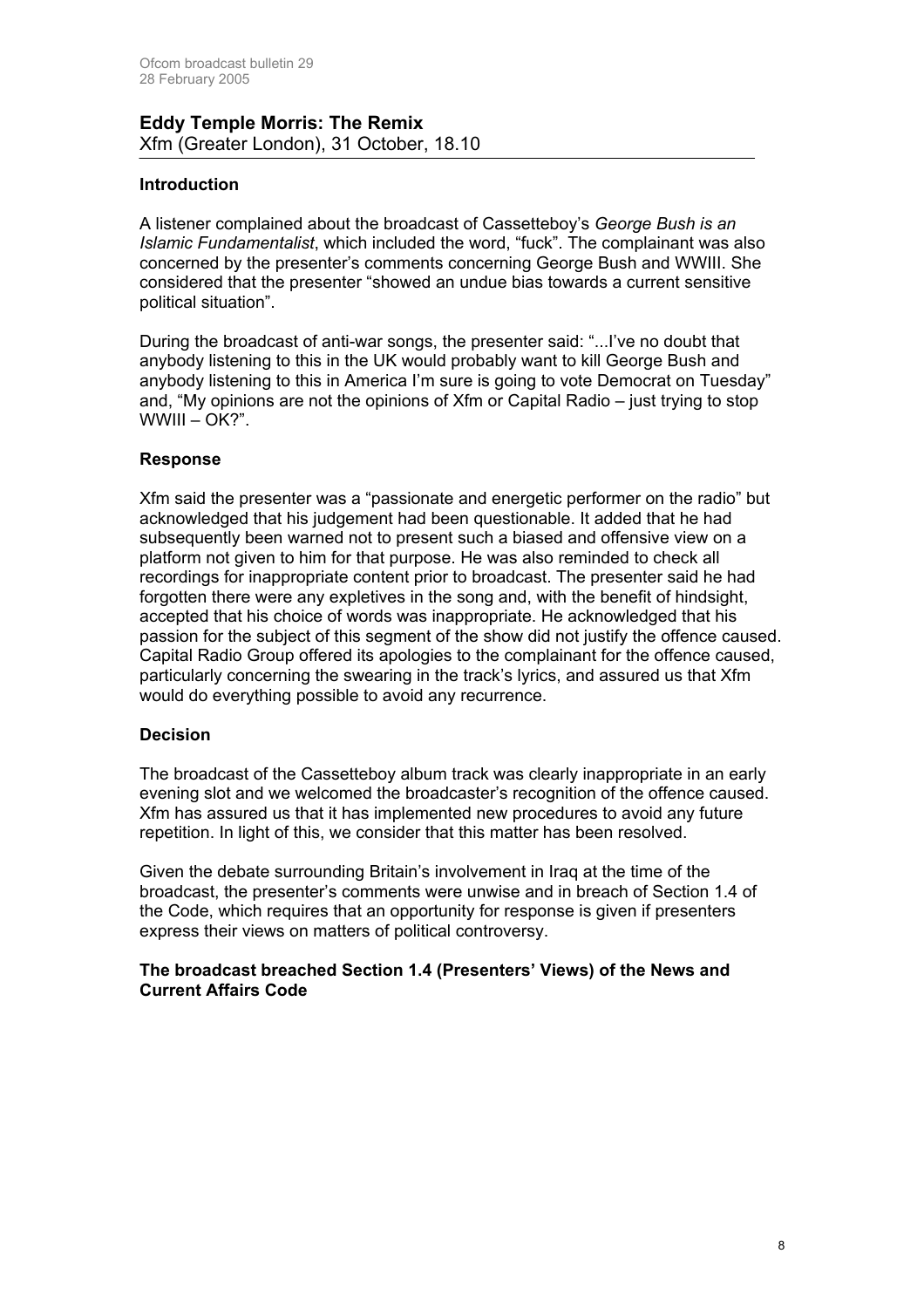#### **Three Minute Wonder: His Passionate Bride**  Channel 4, 11 November, 19.55

#### **Introduction**

*Three Minute Wonder* was a regular series of short animated pieces. This edition, entitled *His Passionate Bride* was a stylised, narrated animation.

21 viewers complained about this programme. The majority felt that the animated film was too sexually explicit to be shown before the watershed. A number also expressed concern about the violent content. One complainant considered that the content negatively stereotyped gay men.

#### **Response**

Channel 4 said that the slot was known for presenting editorially challenging material from first time directors. The director of *His Passionate Bride* had intended to create an animated love story which pastiched the romance genre as depicted in 'trashy' romantic novels. The animation attempted to recreate this type of love story, in animated form, blending humour, pace and colourful but sparse imagery.

The style of animation was very different from anything likely to be seen in a children's cartoon. Channel 4 considered that the characters were 'unreal' in their appearance which immediately divorced them from feelings and perceptions of reality. It considered that the nudity complained of was very sparsely drawn, in a very unrealistic fashion and with very little detail.

Channel 4 did not consider that the animated film featured explicit images of sexual intercourse. The allusions to sexual behaviour did not function in any kind of voyeuristic or titillating way.

On the issue of violence, Channel 4 said that the action was carried out at great speed in a comic fashion and that it was clearly animated entertainment which was heavily stylised and not threatening or detailed in any way.

Channel 4 said that because it would not be to everyone's taste the programme was flagged to the audience with the following announcement:

"…our final Three Minute Wonder animation takes a wry look at intimate adult relationships."

#### **Decision**

The programme followed the *Channel 4 News* and preceded *Beyond River Cottage*.

The animation involved the romantic entanglements between four characters: Adrian, his fiancée Lola, Russell (Lola's first love and Adrian's cousin) and Elizabeth, Russell's mistress. Lola was shown naked, with sketched female genitalia clearly visible as she lay down, and there were scenes involving sexual intercourse, with accompanying sound effects. Oral sex was also represented, though much less explicitly and it would have been unlikely to have been understood by the majority of younger viewers. The jealousies that the characters experienced gave way to violence and in a final sequence, Lola and Russell were about to be attacked with a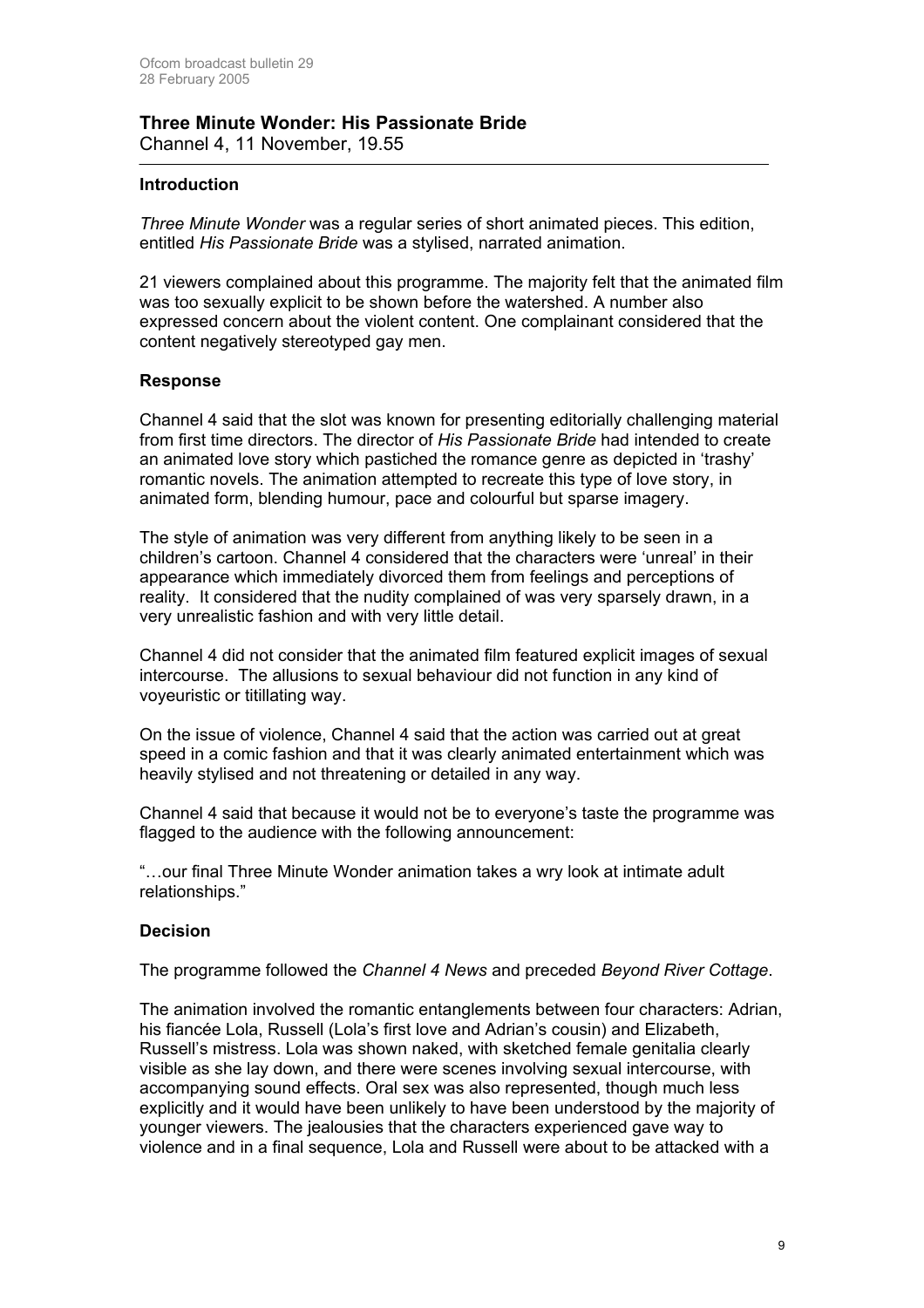machine gun before Elizabeth, who was driving towards the couple with a rocket launcher, ran Adrian over before she drove off the cliff.

The violence in the animated film was highly stylised. We believe that it did not breach the requirements of the Code. Nor did the animation appear to negatively stereotype gay men – virtually all the characters suffered.

However, the animation contained clear indications of sexual acts, including accompanying sound effects and sketched images of female genitalia. We consider that the tone of the sexual content was not appropriate - given the animated film's scheduling - more than an hour before the watershed.

Channel 4 argued that the programme was adequately flagged by a preceding announcement. However, it was our view that the announcement did not fully explain the content of the programme and in any event the programme was unsuitable for transmission at this time irrespective of any announcement.

Channel 4 requested that Ofcom's initial decision to find the programme in breach of the Programme Code was re-considered. This decision, therefore, is the result of an internal review.

**The programme was in breach of Sections 1.2 (Family Viewing Policy and the Watershed) and 1.6 (Sex and Nudity) of the Programme Code**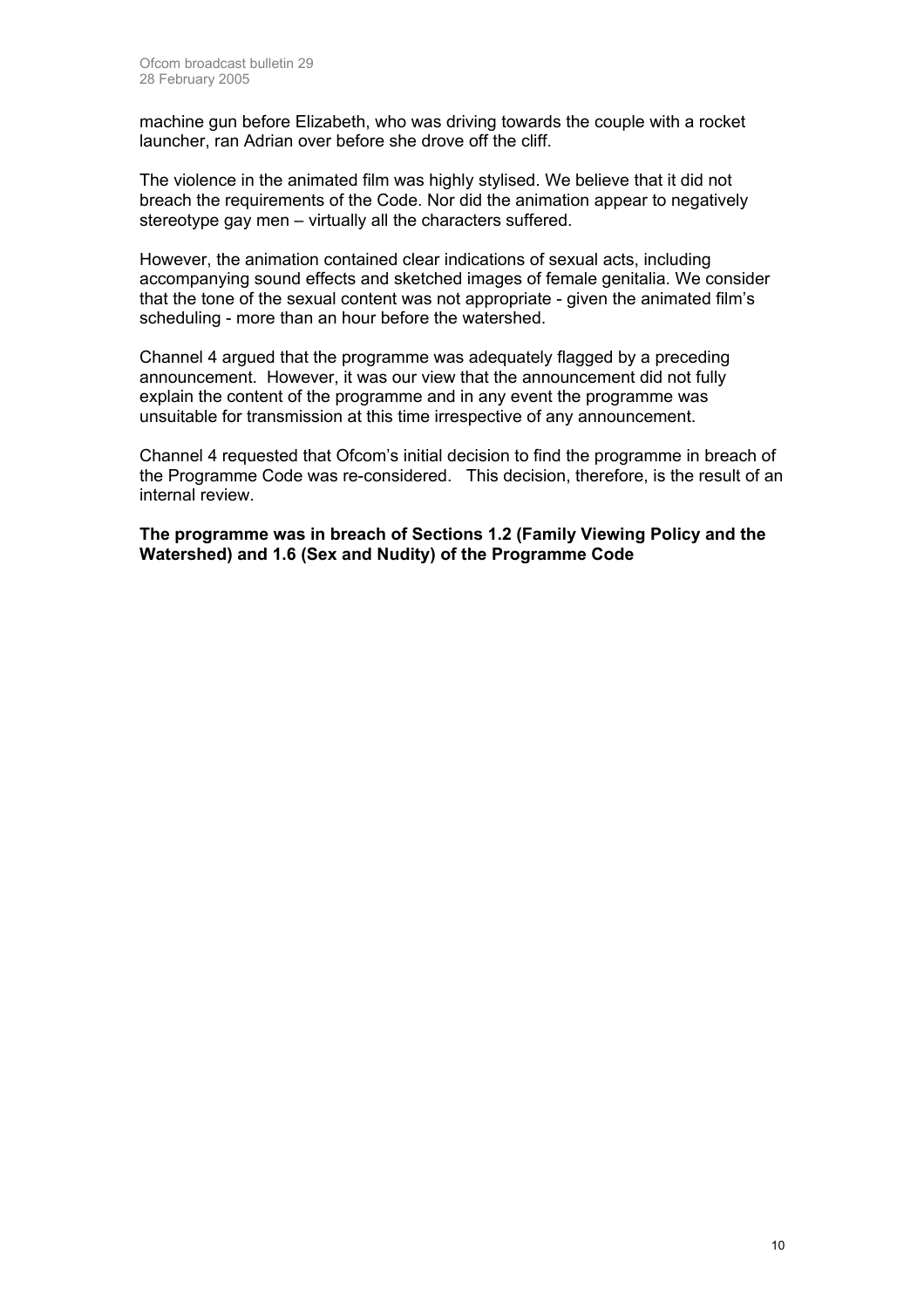### Resolved

#### **Fred MacAulay Show**

BBC Radio Scotland, 11 November, 09:00

#### **Introduction**

On this occasion the show was hosted by Vic Galloway. He and his two guests, both comedians, were discussing stories in the day's newspapers. One of the guests selected a story regarding a baby girl in Russia. She had been accidentally burnt to death by her grandmother, who had put her in the oven to keep her warm but had then fallen asleep. A listener was offended by the humorous treatment of the story in the programme.

#### **Response**

The BBC said that, as the story was being discussed, the producer recognised that it was not appropriate and instructed Vic Galloway to move on. The presenter then tried to change the subject saying "Let's move on from this", "Enough, enough!", and finally "We are going to move on", which did bring the discussion to a conclusion.

Recognising that a mistake had been made, the series producer instructed all in the studio to apologise. Later in the programme the presenter and guests apologised, saying that no offence had been intended but acknowledging that the discussion was ill-advised.

The BBC said that it very much regretted the offence the sequence caused to the complainant. The show's production team realised that the original remarks were wholly unacceptable and misjudged.

#### **Decision**

The reaction to the story was clearly inappropriate. However, we welcome the BBC's recognition of this error of judgment and the fact that an apology was swiftly made on-air. We consider that the issue is resolved.

#### **Complaint resolved**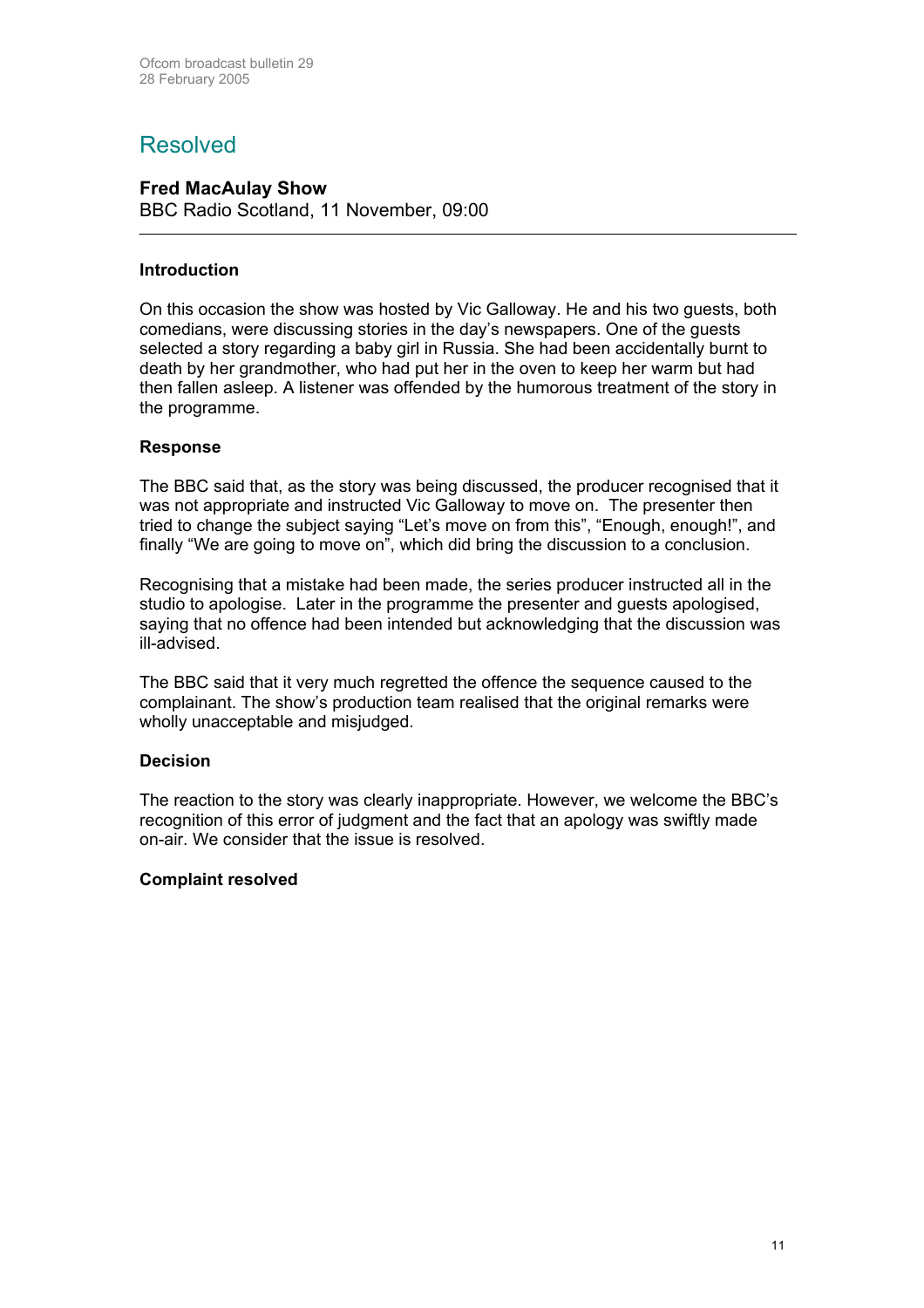#### **Jeremy Vine**  BBC Radio 2, 23 September, 12:00

#### **Introduction**

Two listeners complained about remarks made by the artist Sebastian Horsley. Following his admission in a newspaper article that he regularly used the services of prostitutes he was interviewed on the programme. The complainants objected to his comments about rape; dating children and a reference to his genitalia. One of the complainants objected to the subject of prostitution being discussed at all at such a time.

#### **Response**

The BBC told us that this was not the first time the issue of prostitution had been debated on the programme; earlier in the year it ran a one hour in-depth discussion on whether it should be legalised. This programme has an overwhelmingly adult audience at this time during term time. It also wasn't the first time Mr Horsley had appeared on the programme, but he hadn't been involved in the previous discussions on this particular subject. The broadcaster acknowledged that this is an uncomfortable subject for many people, but said that many men use prostitutes and the topic was felt worthy of public discussion.

In light of Sebastian Horsley's newspaper article, the programme team had expected him to voice opinions which would stimulate debate and enable a controversial issue to be aired from a different perspective than usual. He was thoroughly briefed by a producer about what was expected of him. In the event, Sebastian Horsley made a number of statements which appeared to be deliberately designed to shock. The BBC agreed that some of his remarks were unacceptable. Although the guest at no time advocated rape, the presenter recognised the unacceptability of other aspects of what Sebastian Horsley had said and, immediately following the interview, offered an apology. He also read out a selection of emails from listeners who condemned what they had heard. Shortly after the broadcast, Jeremy Vine appeared on *Feedback* to discuss the incident in response to concerns from listeners. The guest was unlikely to be invited to take part in the programme again.

#### **Decision**

In itself the topic of prostitution would not necessarily be inappropriate for discussion at this time of day. However we agree that some of the remarks made by Sebastian Horsley were inappropriate and ill judged. The presenter swiftly recognised that some of his guest's comments had the potential to offend and gave an apology. He also allowed listeners the opportunity to comment on what they had heard, by reading out a number of emails and opening the phone lines. In view of the action taken by the broadcaster we consider that the matter has been resolved.

#### **Complaints resolved**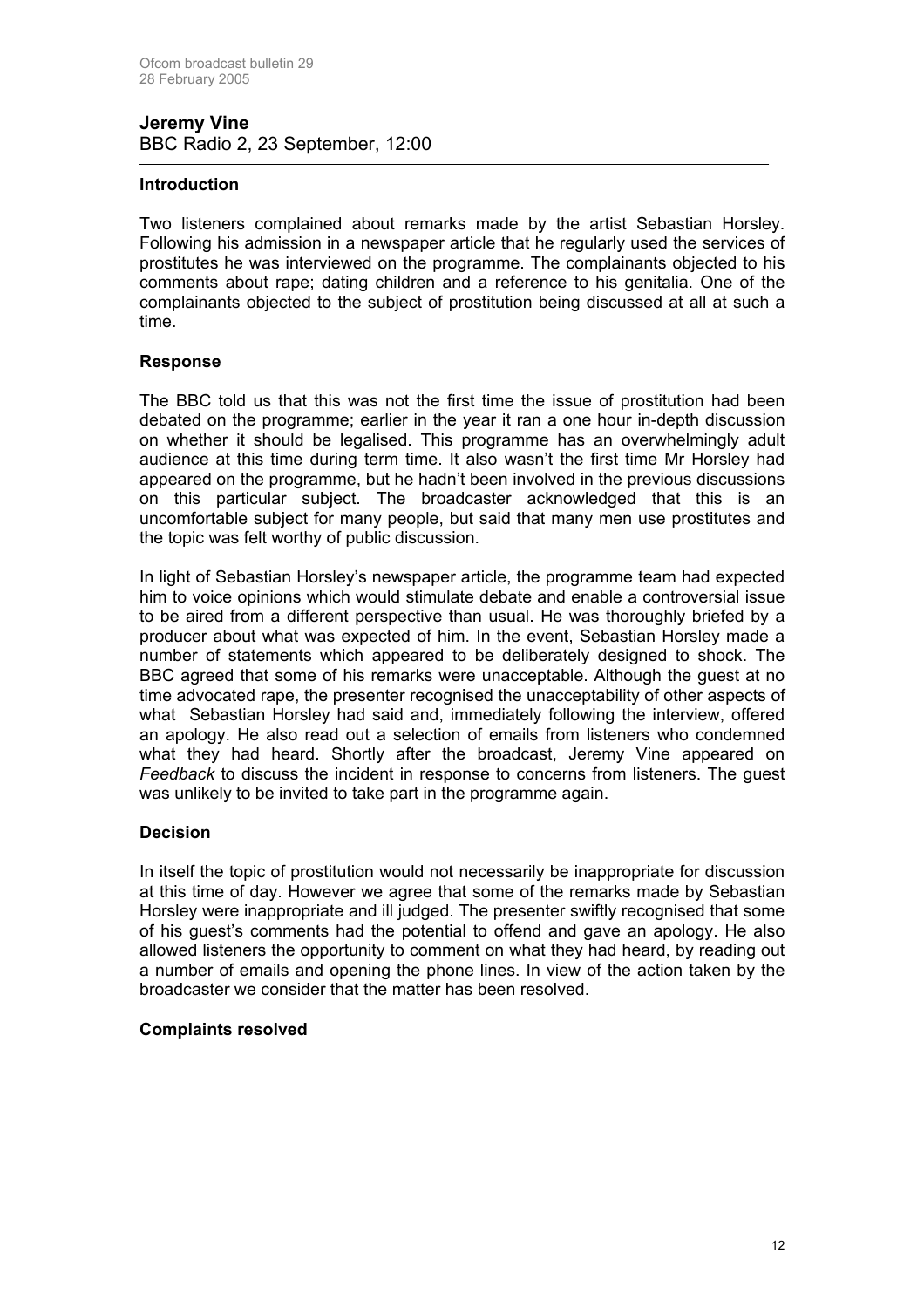#### **Battlestar Galactica**  Sky One, 22 November, 20:00

#### **Introduction**

A viewer complained about the word "fuck" appearing in the subtitles for this programme.

#### **Response**

Sky agreed that the subtitle was inappropriate and explained that the subtitling company had made a mistake. The character in question had in fact said "frack". Unfortunately, the subtitling company misheard this and translated this into the offending word on the subtitles.

Sky had also spotted the error and the correct subtitle was substituted almost immediately after broadcast. In addition, Sky had raised this as a serious matter with the subtitling company, which had previously provided it with a high standard of service.

#### **Decision**

The swearword was clearly inappropriate in this context. However, in view of Sky's prompt subsequent action, we consider that the matter has been resolved.

#### **Complaint resolved**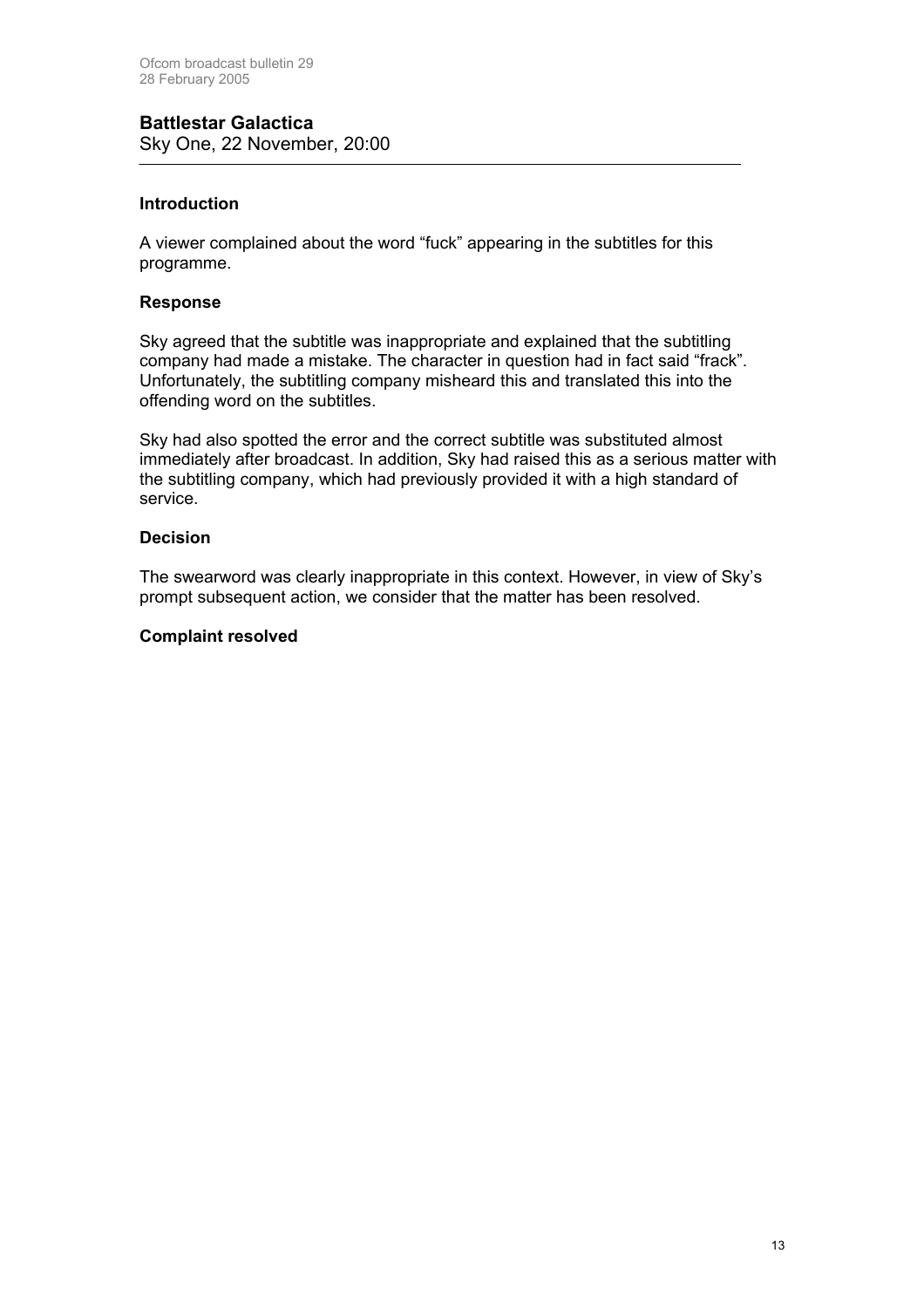## Not in Breach

#### **This Morning**

ITV 1, 19 January, 10:30

#### **Introduction**

This magazine programme featured an item on the female orgasm, one of a series on sex and relationships the programme ran during the week beginning 17 January, to "inform, educate and advise on improving our sex lives" (ITV website). These items were led by a sex counsellor, Donna Dawson. In the course of the item on the female orgasm, still shots of a male and female model wearing briefs (and, in the case of the woman, a vest) in various sexual positions were shown. A diagram of female genitalia was also shown. Ms Dawson answered viewer enquiries and advised on improving, particularly women's, sexual enjoyment.

18 viewers objected to this, mainly on the grounds that it was inappropriate for the time of day. Half of them referred to the possibility of children seeing the item. Two viewers remarked on the item's explicitness. One viewer was unhappy with the series of sex advice items as a whole.

#### **Decision**

It is not unusual for this programme to tackle sex and relationship issues. In our view, this is not inappropriate provided the approach is genuinely educative and not overly explicit. This was the case here. No sexual movement was shown - the models were shown in still photographs and were appropriately clothed. The discussion was conducted responsibly.

The Code recognises that "not all day time … programming will be suitable for young children [and that] licensees should provide sufficient information … to assist parents to make viewing choices". The item was shown at a time when large numbers of children would not have been available to view, and it was introduced in terms which left the viewer in no doubt as to the nature of the content.

#### **The programme was not in breach of the Code**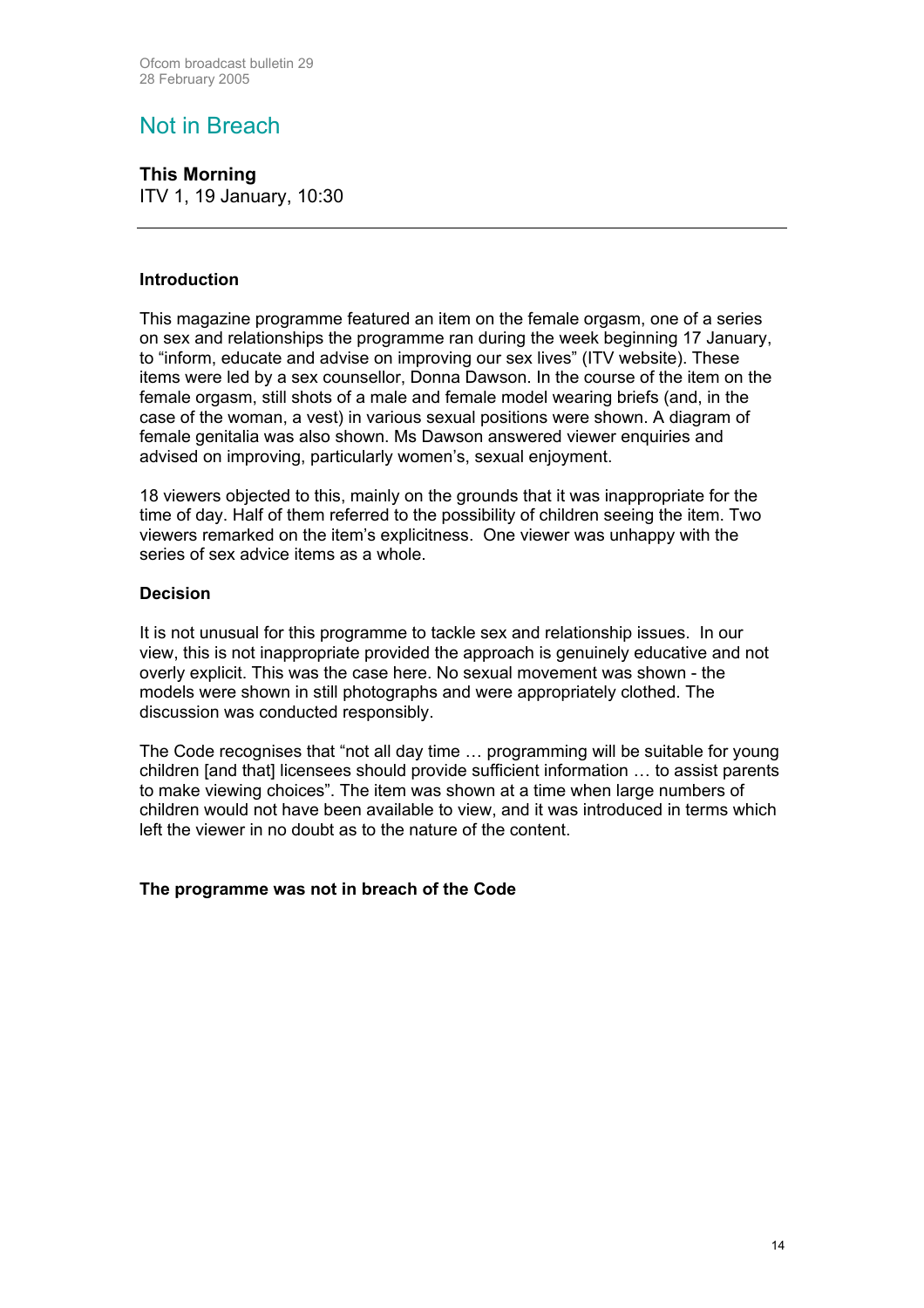## Fairness and Privacy cases

Where a complaint is not upheld there is only a note of the outcome. For a copy of the full adjudication, whether the complaint is upheld or not, go to Ofcom's website at [www.ofcom.org.uk/bulletins/](http://www.ofcom.org.uk/bulletins/) or send a stamped addressed envelope to: Ofcom, Riverside House, 2a Southwark Bridge Road, London SE1 9HA.

## Not Upheld

| Complainant | <b>Programme</b>                          | Date &<br><b>Broadcaster</b>     | <b>Type of complaint</b> |
|-------------|-------------------------------------------|----------------------------------|--------------------------|
| Dr N Smith  | Comedy Lab:<br><b>Puppet Access</b><br>T۷ | Channel 4<br>17 February<br>2004 | Fairness                 |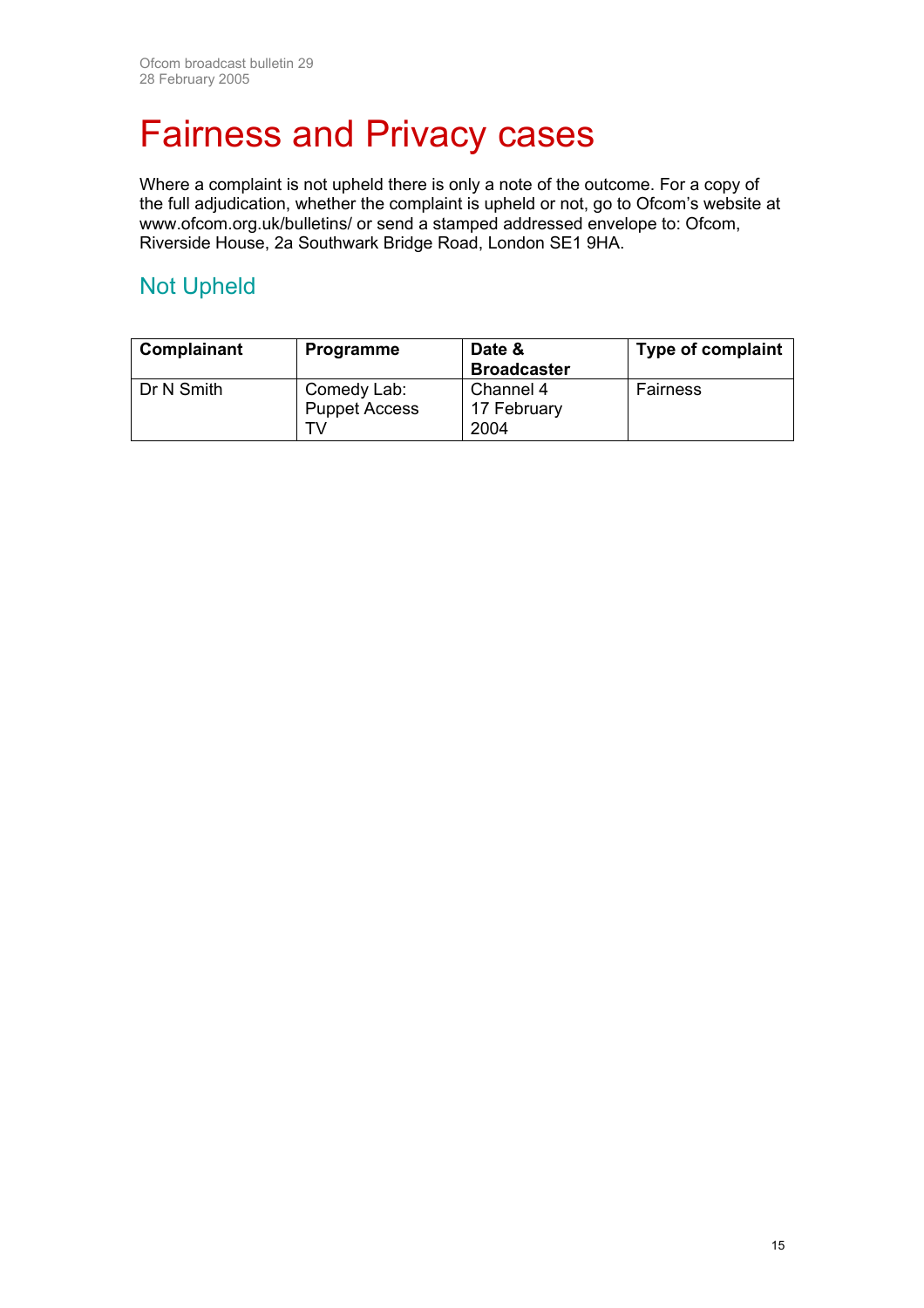## Advertising cases (RASA)

### **The Travel Channel**

20 November

#### **Introduction**

During one hour the channel broadcast advertising which was 1'15" in excess of the 12 minute maximum.

#### **Response**

The licensee explained that a programme was edited very close to transmission, but the schedule was not amended to accommodate the actual run time of the programme. The broadcaster apologised for the inadvertent error.

#### **Decision**

We note that this is not an isolated incident for The Travel Channel and, given the significant excess in this case, we have recorded a breach of the rules.

#### **The channel was in breach of RASA Section 1.2**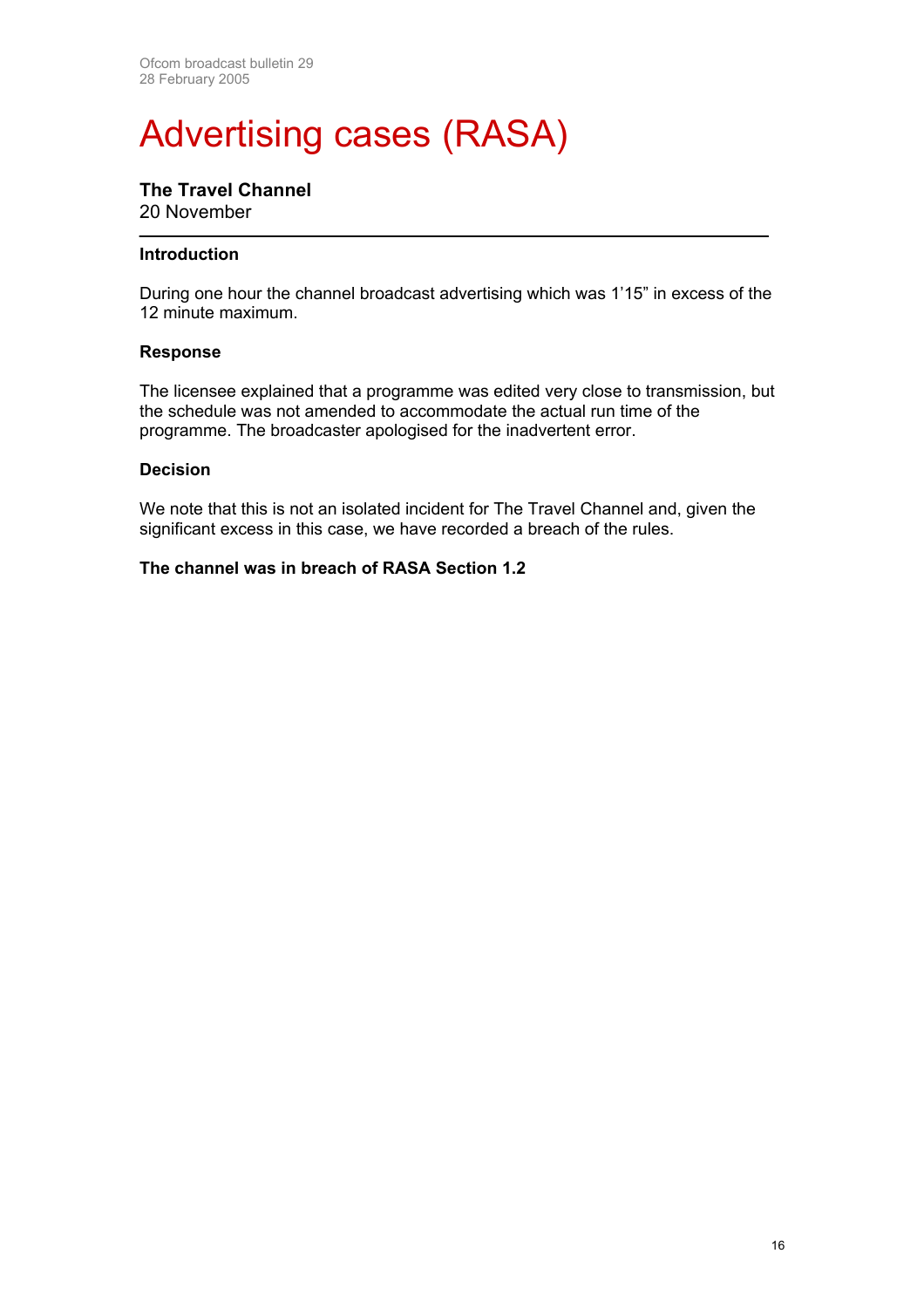### **Other programmes not in breach/out of remit 26 January – 8 February**

|                                  | <b>Trans</b>   |                        |                      | No. of            |
|----------------------------------|----------------|------------------------|----------------------|-------------------|
| Programme                        | <b>Date</b>    | <b>Channel</b>         | Category             | <b>Complaints</b> |
| 101 Most Shocking Moments in     |                |                        |                      |                   |
| Entertainment                    | 07/07/2004     | Five                   | Offence              | 1                 |
| 20 Best Places to Buy in the Sun | 05/01/2005     | Channel 4              | Offence              | 1                 |
| 24                               |                | Sky One                | Religious<br>Offence | 1                 |
|                                  |                |                        | Religious            |                   |
| Abroad Again in Britain          | 08/01/2005     | BBC <sub>2</sub>       | Offence              | 1                 |
| Abroad Again in Britain          | 29/01/2005     | BBC <sub>2</sub>       | Sexual Portrayal     | 1                 |
| Absolutely Fabulous (TR)         | 25/12/2004     | BBC1                   | Religious<br>Offence | 1                 |
| <b>Adult Channels</b>            |                | <b>Adult Channels</b>  | Sexual Portrayal     | 1                 |
|                                  |                |                        |                      |                   |
| <b>Ancient Plastic Surgery</b>   | 29/01/2005     | Channel 4              | Offence              | 1                 |
| Anglia Evening News              | 24/11/2004     | ITV1                   | Scheduling           | 1                 |
| Anglia News                      | 18/12/2004     | BBC1                   | Violence             | 1                 |
| Anglia News                      | 27/01/2005     | BBC1                   | Offence              | 1                 |
| Are Muslims Hated?               | 08/01/2005     | Channel 4              | Religious<br>Offence | 1                 |
|                                  |                |                        | Offence              | 1                 |
| B4 It's a Hit<br><b>BBC News</b> | 10/01/2005     | B <sub>4</sub><br>BBC1 |                      | 1                 |
|                                  | 05/05/2004     |                        | Impartiality         | 1                 |
| <b>BBC Radio 4</b>               | 11/01/2005     | <b>BBC Radio 4</b>     | Offence<br>Offence   | 1                 |
| Best of Top Gear                 | 24/01/2005     | BBC <sub>2</sub>       | Religious            |                   |
| <b>Bill Bailey-Part Troll</b>    | 21/01/2005     | Channel 4              | Offence              | 1                 |
| Bloomberg                        | $\blacksquare$ | Bloomberg              | Accuracy             | 1                 |
| <b>Brainteaser</b>               | 31/01/2005     | Five                   | Misleading           | 1                 |
| <b>Britain's Hardest Pubs</b>    | 23/01/2005     | <b>Sky Mix</b>         | Offence              | 1                 |
| <b>Bruce Almighty</b>            | 10/01/2005     | <b>Sky Movies</b>      | Offence              | 1                 |
| Casualty                         | 08/01/2005     | BBC1                   | Offence              | 1                 |
|                                  |                |                        | Religious            |                   |
| <b>CBBC</b>                      |                | BBC1                   | Offence              | $\overline{2}$    |
| <b>CBBC</b>                      | 25/01/2005     | BBC1                   | Religious<br>Offence | 1                 |
| <b>CBBC</b>                      | 28/01/2005     | BBC1                   | Offence              | 1                 |
| <b>CBBC Trailer</b>              | 17/01/2005     | BBC1                   | Offence              | 1                 |
| Celebrity Big Brother            | 08/01/2005     | Channel 4              | Offence              | 1                 |
| Celebrity Big Brother            | 15/01/2005     | E <sub>4</sub>         | Language             | 1                 |
| Celebrity Big Brother            | 24/01/2005     | Channel 4              | Offence              | 1                 |
| Celebrity Big Brother            |                | Channel 4              | Offence              | $\overline{c}$    |
| <b>Champions League</b>          | 07/12/2004     | ITV1                   | Offence              | 1                 |
| Channel 4 News                   | 11/12/2004     | Channel 4              | Impartiality         | 1                 |
| Channel U                        | 26/01/2005     | Channel U              | Sexual Portrayal     | 1                 |
| Charmed                          | 29/01/2005     | Five                   | Scheduling           | 1                 |
| Chris Barrie's Massive Engines   | 24/01/2005     | Five                   | Offence              | 1                 |
| Cocaine                          | 20/01/2005     | Channel 4              | Offence              | 1                 |
| Combat Club                      |                | Five                   | Violence             | 1                 |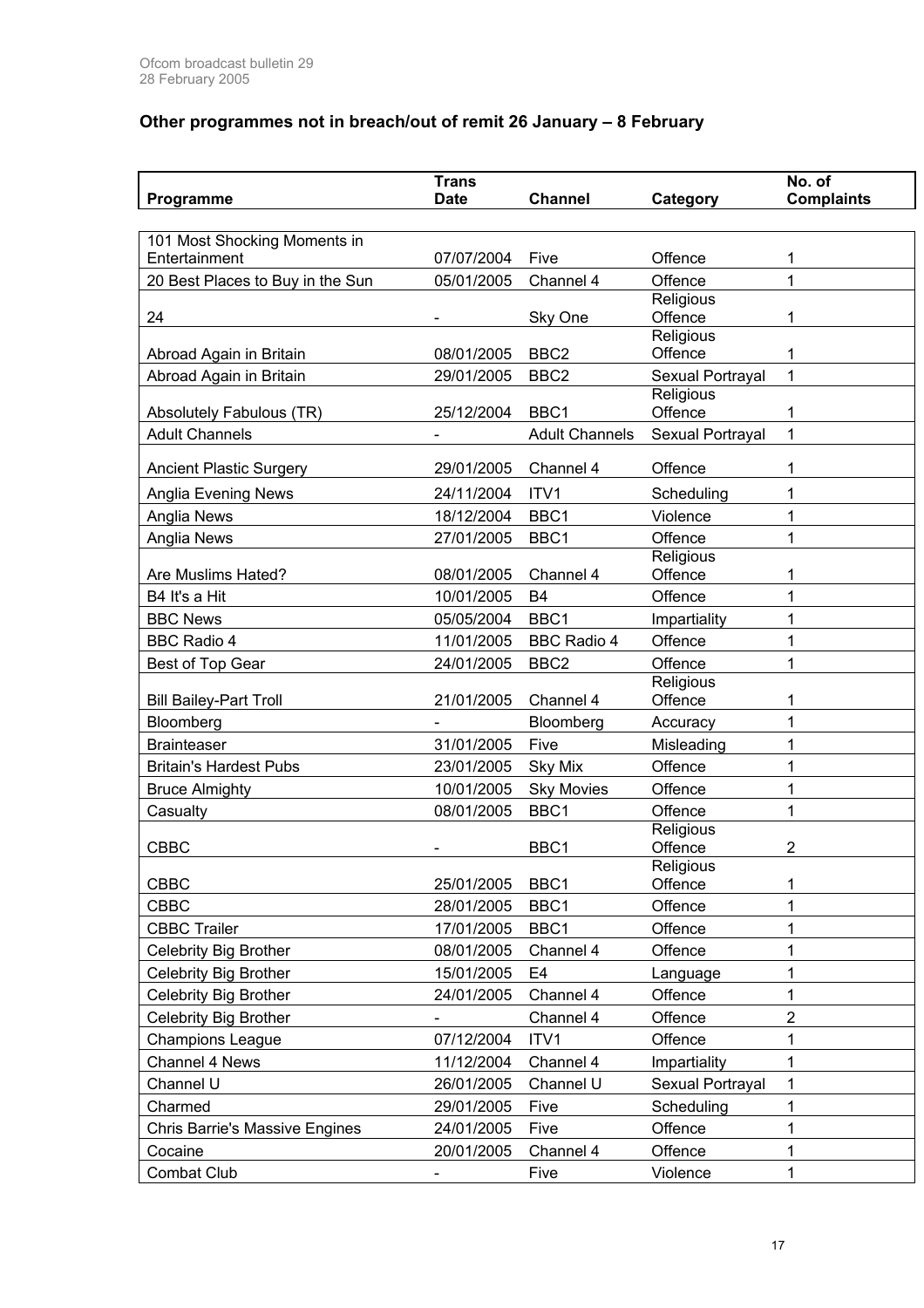| <b>Coronation Street</b>           | 22/10/2004 | ITV1                     | Language             | 1              |
|------------------------------------|------------|--------------------------|----------------------|----------------|
|                                    |            |                          | Religious            |                |
| <b>Coronation Street</b>           | 24/11/2004 | ITV1                     | Offence              | 1              |
| <b>Coronation Street</b>           |            | ITV1                     | Offence              | 1              |
| <b>Coronation Street</b>           |            | ITV1                     | Language             | 1              |
| <b>Cosmetic Surgery Live</b>       | 14/09/2004 | Five                     | Offence              | 1              |
| Crush                              |            | BBC1                     | Offence              | 1              |
| CSI: Crime Scene                   | 22/01/2005 | Five                     | Offence              | 1              |
| <b>Curious Scotland</b>            | 21/01/2005 | <b>BBC Radio 4</b>       | Offence              | 1              |
| Dalziel and Pascoe                 | 31/01/2005 | BBC1                     | Offence              | 1              |
| Dateline London                    | 16/01/2005 | <b>BBC News 24</b>       | Offence              | 2              |
| Day of Destruction                 | 02/01/2005 | Sky One                  | Offence              | 1              |
| Derren Brown Séance                | 04/02/2005 | Channel 4                | Offence              | 1              |
| Dial H for Hitchcock               | 18/12/2004 | BBC <sub>2</sub>         | Scheduling           | 1              |
| dick and dom in da bungalow        | 22/01/2005 | BBC1                     | Offence              | 1              |
| Down to Earth                      | 09/01/2005 | BBC1                     | Offence              | 1              |
| Down to Earth                      | 16/01/2005 | BBC1                     | Accuracy             | 4              |
| Eastenders                         | 21/01/2005 | BBC1                     | Offence              | 1              |
| Emmerdale                          |            | ITV1                     | Offence              | 1              |
| Emmerdale                          | 01/02/2005 | ITV1                     | Offence              | 1              |
|                                    |            | History                  |                      |                |
| First Invasion: the War of 1812    | 31/01/2005 | Channel                  | Accuracy             | 1              |
| First Time Felon                   | 08/01/2005 | Five                     | Offence              | 1              |
|                                    |            | <b>BBC Radio 5</b>       |                      |                |
| <b>Five Live</b>                   | 15/01/2005 | Live                     | Offence              | 1              |
| <b>Five News</b>                   | 06/01/2005 | Five                     | Offence              | 1              |
| <b>Five News</b>                   | 21/01/2005 | Five                     | Sexual Portrayal     | 1              |
| Forever Young                      | 27/01/2005 | Five                     | Scheduling           | 1              |
| <b>Fox News</b>                    | 29/01/2005 | Fox News                 | Offence              | 1              |
| <b>Fox News</b>                    |            | Fox News                 | Offence              | 1              |
| Friends                            | 23/12/2004 | Channel 4                | Offence              | 1              |
| Spin to Win                        | 21/01/2005 | Game TV                  | Offence              | 1              |
| Gamer TV                           | 17/01/2005 | Bravo                    | Offence              | $\mathbf{1}$   |
|                                    |            |                          | Religious            |                |
| Getting Even with Dad              | 30/12/2004 | BBC1                     | Offence              | 1              |
| Globo Loco                         | 21/01/2005 | ITV1                     | Offence              | $\overline{2}$ |
| <b>GMTV</b>                        | 29/12/2004 | <b>ITV</b>               | Offence              | 1              |
| <b>GMTV</b>                        | 11/01/2005 | ITV1                     | Offence              | 1              |
| <b>Greatest Reality TV Moments</b> | 31/01/2005 | Five                     | Offence              | 1              |
| Gremlins                           | 23/12/2004 | Channel 4                | Scheduling           | 1              |
| <b>Harry Potter</b>                | 25/01/2005 | BBC1                     | Offence              | 1              |
|                                    |            |                          | Religious            |                |
| <b>Harry Potter</b>                |            | BBC1<br><b>BBC World</b> | Offence<br>Religious | 1              |
| Hitler in Therapy                  | 22/01/2005 | Service                  | Offence              | 1              |
| <b>HTV News</b>                    | -          | ITV1                     | Impartiality         | 1              |
|                                    |            |                          |                      |                |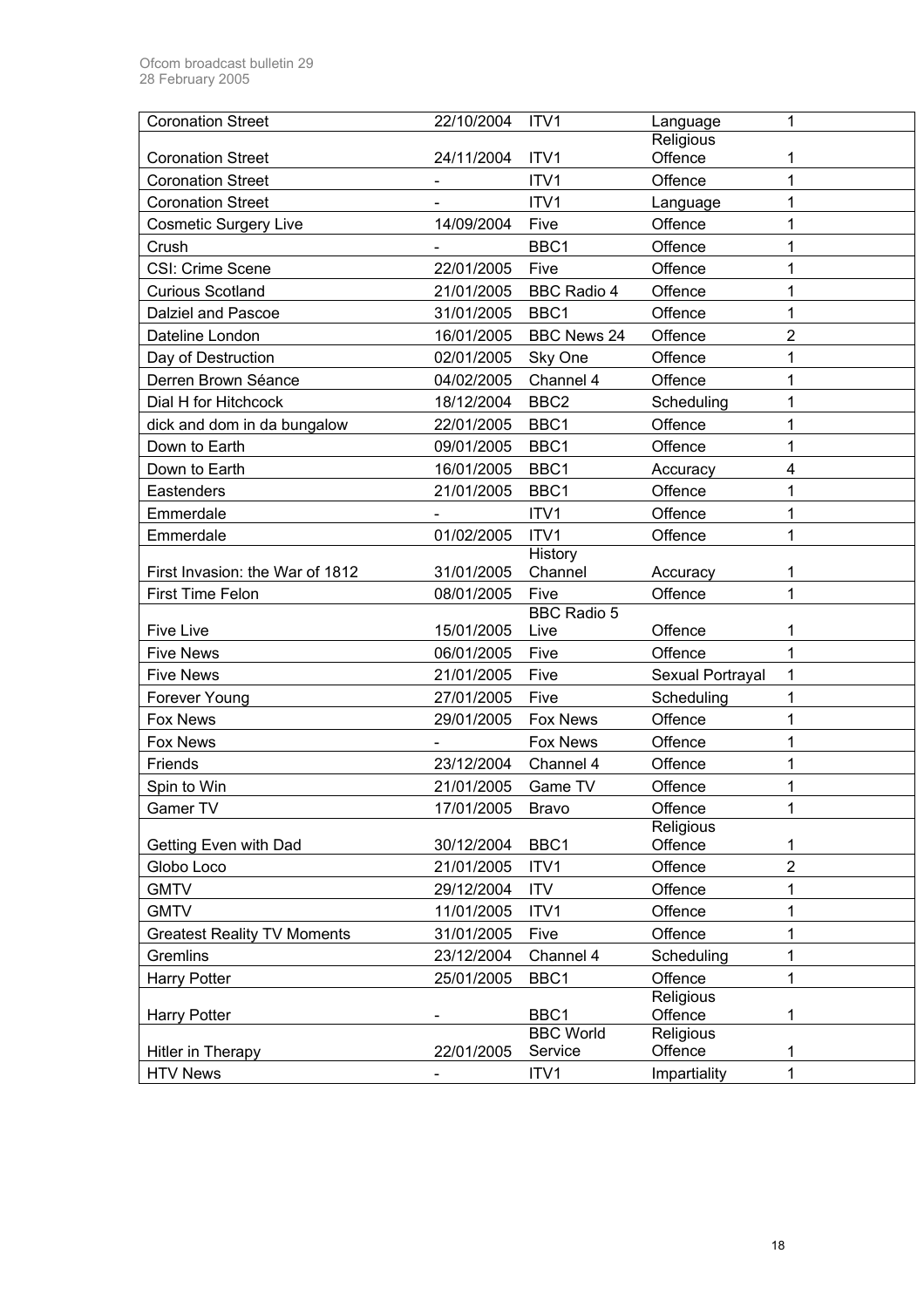| Programme                               | <b>Trans</b><br><b>Date</b> | <b>Channel</b>     | Category             | No. of<br><b>Complaints</b> |
|-----------------------------------------|-----------------------------|--------------------|----------------------|-----------------------------|
|                                         |                             |                    |                      |                             |
| I Capture the Castle                    | 28/12/2004                  | BBC <sub>2</sub>   | Offence              | $\overline{2}$              |
|                                         |                             | <b>Heart FM</b>    |                      |                             |
| Ian Danter's Sunday Carve Up            | 12/12/2004                  | 100.7              | Offence              | 1                           |
| <b>ITN News</b>                         | 23/01/2005                  | ITV1               | Impartiality         | 1                           |
| <b>ITV News</b>                         | 14/01/2005                  | ITV1               | Accuracy             | 1                           |
| <b>ITV News</b>                         | 25/01/2005                  | ITV1               | Impartiality         | 1                           |
| <b>Ivel FM</b>                          | 11/01/2005                  | <b>Ivel FM</b>     | Language             | 1                           |
| James Whale Show                        |                             | Talksport          | Impartiality         | 1                           |
| Jazz FM                                 |                             | Jazz FM            | Offence              | 1                           |
| JK and Joel                             | 12/12/2004                  | <b>BBC Radio 1</b> | Offence              | 1                           |
| <b>Jonathan Ross</b>                    | 15/01/2005                  | BBC1               | Language             | 1                           |
| Judge John Deed                         | 27/01/2005                  | BBC1               | Offence              | 1                           |
| Jumanji                                 | 31/12/2004                  | BBC1               | Scheduling           | 1                           |
| Kerrang Radio                           | 20/12/2004                  | Kerrang!           | Sexual Portrayal     | 1                           |
| Kerrang Radio                           | 03/01/2005                  | Kerrang!           | Offence              | 1                           |
| Krakatoa                                | 22/01/2005                  | Channel 4          | Offence              | 1                           |
| Like Father Like son                    | 21/01/2005                  | ITV1               | Offence              | 1                           |
| Like Father Like son                    | 24/01/2005                  | ITV1               | Offence              | 1                           |
| Like Father Like son                    | 25/01/2005                  | ITV1               | Offence              | 1                           |
| <b>Little Britain</b>                   | 14/01/2005                  | BBC1               | Offence              | 4                           |
| Living TV                               |                             | Living             | Scheduling           | 1                           |
| <b>Midnight Express</b>                 |                             | Five               | Offence              | 1                           |
| <b>Midsomer Murders</b>                 | 23/01/2005                  | ITV1               | Offence              | 1                           |
| <b>Midsomer Murders</b>                 | 29/01/2005                  | ITV1               | Offence              | 1                           |
| Milkshake                               | 18/12/2004                  | Five               | Religious<br>Offence | 1                           |
| Mine All Mine                           | 02/12/2004                  | ITV1               | Language             | 1                           |
| Ministry of Mayhem                      | 15/01/2005                  | ITV1               | Language             | 1                           |
| Nancherro                               | 08/01/2005                  | ITV1               | Sexual Portrayal     |                             |
| <b>News</b>                             | 20/01/2005                  | ITV1               | Offence              | 1                           |
| <b>News</b>                             | 24/01/2005                  | BBC1               | Impartiality         | 1                           |
| Nick Ferrari                            | 26/10/2004                  | <b>LBC</b>         | Impartiality         | 1                           |
| Northsound One                          | 02/01/2005                  | Northsound 1       | Language             | 1                           |
| Palestine is Still the Issue: A Special | 25/07/2004                  | ITV1               | Impartiality         | 1                           |
| Peter and Jordan Laid Bare              | 16/01/2005                  | ITV <sub>2</sub>   | Offence              | 1                           |
| Peter and Jordan Laid Bare              | 16/01/2005                  | ITV <sub>2</sub>   | Offence              | 1                           |
|                                         |                             | Radio              |                      |                             |
| Radio Pembrokeshire News                | 01/07/2004                  | Pembrokeshire      | Accuracy             | 1                           |
| Richard and Judy                        | 08/10/2004                  | Channel 4          | Offence              | 1                           |
| Richard and Judy                        | 07/01/2005                  | Channel 4          | Language             | 1                           |
| Richard and Judy                        | 05/01/2005                  | Channel 4          | Offence              | 1                           |
| Scary Sleepover                         | 26/01/2005                  | ITV1               | Offence              | 1                           |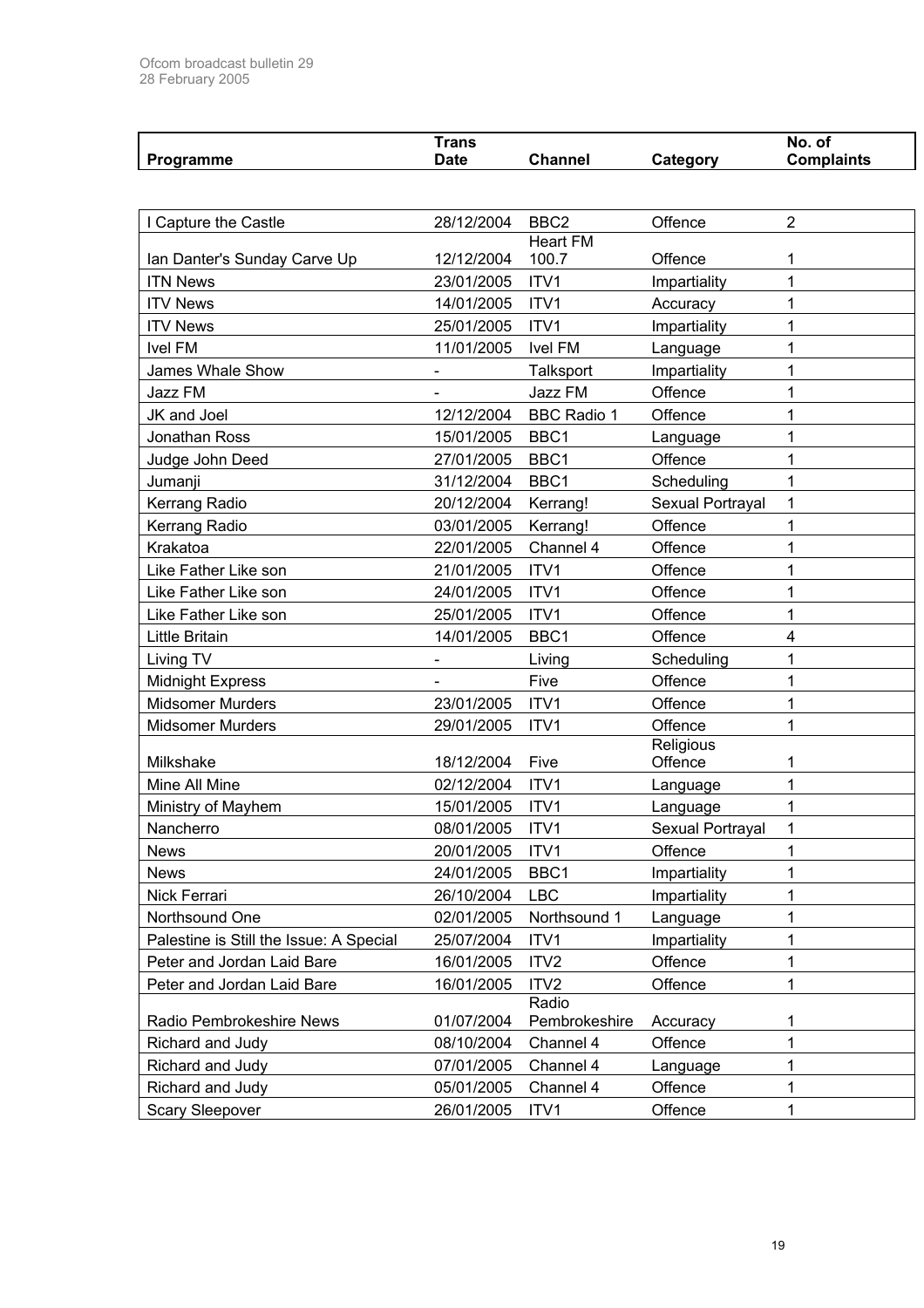|                                    | <b>Trans</b>             |                                    |                         | No. of            |
|------------------------------------|--------------------------|------------------------------------|-------------------------|-------------------|
| Programme                          | <b>Date</b>              | <b>Channel</b>                     | Category                | <b>Complaints</b> |
| Scream! If You Want to Get Off     |                          | ITV1                               | Offence                 | 1                 |
| Second World War in Colour         | 29/12/2004               | BBC <sub>2</sub>                   | Offence                 | 1                 |
| Seven Days That Shook the          |                          |                                    |                         |                   |
| Weathermen                         | 09/01/2005               | Channel 4                          | Offence                 | 1                 |
|                                    |                          |                                    | Religious               |                   |
| Shameless<br><b>Shameless</b>      |                          | Channel 4                          | Offence                 | 1                 |
|                                    | 18/01/2005               | Channel 4                          | Offence<br>Offence      | 1<br>1            |
| <b>Sky News</b><br><b>Sky News</b> | 23/12/2004<br>02/01/2005 | <b>Sky News</b><br><b>Sky News</b> |                         | 1                 |
| <b>Sky News</b>                    | 06/01/2004               | <b>Sky News</b>                    | Impartiality<br>Offence | $\overline{2}$    |
| <b>Sky News</b>                    | 23/01/2005               | <b>Sky News</b>                    | Offence                 | 1                 |
| So You Think You Can Teach         | 30/01/2005               | Five                               | Offence                 | 2                 |
|                                    |                          |                                    | Religious               |                   |
| So You Think You're Safe?          |                          | Sky One                            | Offence                 | 1                 |
| Songs of Praise                    |                          | BBC1                               | Offence                 | $\overline{2}$    |
|                                    |                          |                                    | Religious               |                   |
| Songs of Praise                    | 02/01/2005               | BBC1                               | Offence                 | 1                 |
| Stars in their Eyes                | 30/12/2004               | ITV1                               | Offence                 | 1                 |
| Stash The Cash                     | 18/01/2005               | Friendly TV                        | Misleading              | 1                 |
| <b>Steel River Blues</b>           | 01/09/2004               | ITV1                               | Offence                 | 1                 |
| Sun FM                             | 13/01/2005               | Sun FM                             | Offence<br>Religious    | 1                 |
| Talksport                          | 21/11/2004               | Talksport                          | Offence                 | 1                 |
|                                    |                          |                                    |                         |                   |
| Talksport                          | 02/01/2005<br>25/01/2005 | Talksport                          | Offence<br>Offence      | 1<br>1            |
| Talksport                          |                          | Talksport                          |                         | 1                 |
| Talksport                          | 05/01/2005<br>26/01/2005 | Talksport<br>Talksport             | Offence<br>Offence      | 2                 |
| Talksport                          | 16/01/2005               |                                    | Impartiality            | 1                 |
| Talksport<br>Talksport             |                          | Talksport<br>Talksport             | Impartiality            | 2                 |
| Tarrant on TV                      | 04/02/2005               | ITV1                               | Offence                 | 1                 |
| That'll Teach 'Em                  | 11/01/2005               | Channel 4                          | Language                | $\overline{2}$    |
|                                    |                          |                                    | Religious               |                   |
| The Bill                           | 05/01/2005               | ITV1                               | Offence                 | 1                 |
| The Bill                           | 19/01/2005               | ITV1                               | Offence                 | 1                 |
| The Bill                           | 20/01/2005               | ITV1                               | Sexual Portrayal        | 1                 |
| The Bill                           |                          | ITV1                               | Offence                 | 1                 |
| The Bill                           | 26/01/2005               | ITV1                               | Offence                 | 3                 |
| The Brothel                        |                          | BBC3                               | Sexual Portrayal        | 1                 |
| The Chart                          | 05/02/2005               | Five                               | Sexual Portrayal        | 1                 |
| The Farm                           | 02/10/2004               | Five                               | Offence                 | 1                 |
| The Farm                           | 11/10/2004               | Five                               | Offence                 | 1                 |
| The Farm                           | 03/02/2005               | Five                               | Offence                 | 1                 |
| The Hits                           | 10/01/2005               | The Hits                           | Sexual Portrayal        | 1                 |
| The New Year's Dishonours List     | 02/01/2005               | ITV1                               | Offence                 | 1                 |
| The Rock                           | 29/01/2005               | BBC1                               | Language                | 1                 |